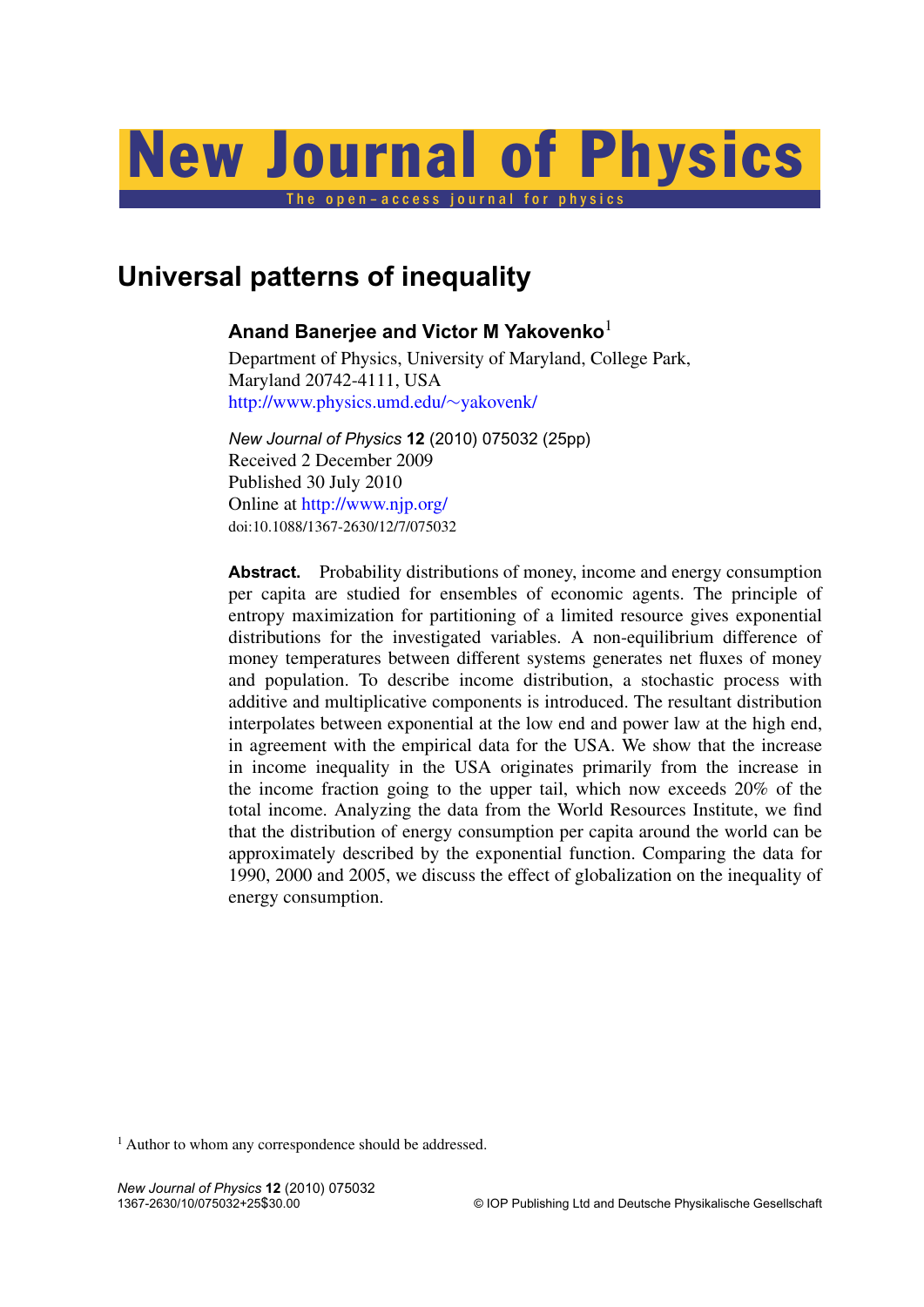**IOP** Institute of Physics **ODEUTSCHE PHYSIKALISCHE GESELLSCHAFT** 

# **Contents**

| 1. |                                                          | <b>Introduction</b>                                                                      | $\overline{2}$ |  |  |  |
|----|----------------------------------------------------------|------------------------------------------------------------------------------------------|----------------|--|--|--|
| 2. | <b>Statistical mechanics and thermodynamics of money</b> |                                                                                          |                |  |  |  |
|    |                                                          | 2.1. Entropy maximization for division of a limited resource                             |                |  |  |  |
|    |                                                          | 2.2. Flow of money and people between two countries with different temperatures.         | 5              |  |  |  |
|    |                                                          |                                                                                          | 6              |  |  |  |
|    |                                                          | 2.4. The circuit of money and the circuit of goods $\dots \dots \dots \dots \dots \dots$ | 8              |  |  |  |
| 3. |                                                          | <b>Two-class structure of income distribution</b>                                        |                |  |  |  |
|    |                                                          |                                                                                          | 9              |  |  |  |
|    |                                                          | 3.2. Income dynamics as a combination of additive and multiplicative stochastic          |                |  |  |  |
|    |                                                          |                                                                                          | 10             |  |  |  |
|    | 3.3.                                                     | Comparison with the personal income data from the Internal Revenue Service               |                |  |  |  |
|    |                                                          |                                                                                          | 11             |  |  |  |
|    |                                                          | 3.4. The fraction of income in the upper tail and speculative bubbles                    | 12             |  |  |  |
|    |                                                          |                                                                                          | 15             |  |  |  |
|    |                                                          | 3.6. The Lorenz plot and Gini coefficient for income inequality                          | 16<br>17       |  |  |  |
|    |                                                          | 4. Probability distribution of the global energy consumption                             |                |  |  |  |
|    |                                                          |                                                                                          | 17             |  |  |  |
|    |                                                          | 4.2. Energy consumption distribution as division of a limited resource                   | 18             |  |  |  |
|    |                                                          |                                                                                          | 18             |  |  |  |
|    |                                                          | 4.4. The effect of globalization on the inequality of energy consumption                 | 22             |  |  |  |
|    |                                                          | <b>5. Conclusions</b>                                                                    | 23             |  |  |  |
|    |                                                          | <b>Acknowledgments</b>                                                                   | 24             |  |  |  |
|    | <b>References</b>                                        |                                                                                          | 24             |  |  |  |

# **1. Introduction**

Two types of approaches are utilized in science to describe the natural world around us. One approach is suitable for systems with a small number of degrees of freedom, such as a harmonic oscillator, a pair of gravitating bodies and a hydrogen atom. In this case, the goal is to formulate and solve dynamical equations of motion of the system, be it within Newtonian, relativistic or quantum mechanics. This approach is widely used beyond physics to study dynamical systems in chemistry, biology, economics, etc. In the opposite limiting case, we deal with systems consisting of a very large number of degrees of freedom. In this case, statistical description is employed, and the systems are characterized by probability distributions. In principle, it should be possible to derive a statistical description from microscopic dynamics, but it is rarely feasible in practice. Thus, it is common to use general principles of the theory of probabilities to describe statistical systems, rather than to derive their properties from microscopic equations of motion. Statistical systems are common in physics, chemistry, biology, economics, etc.

Any probability distribution can be thought of as representing some sort of 'inequality' among the constituent objects of the system, in the sense that the objects have different values of a given variable. Thus, a study of probability distributions is also a study of inequality developing in a system for statistical reasons. To be specific, let us consider an economic system with a large number of interacting agents. In the unrealistic case where all agents have exactly

2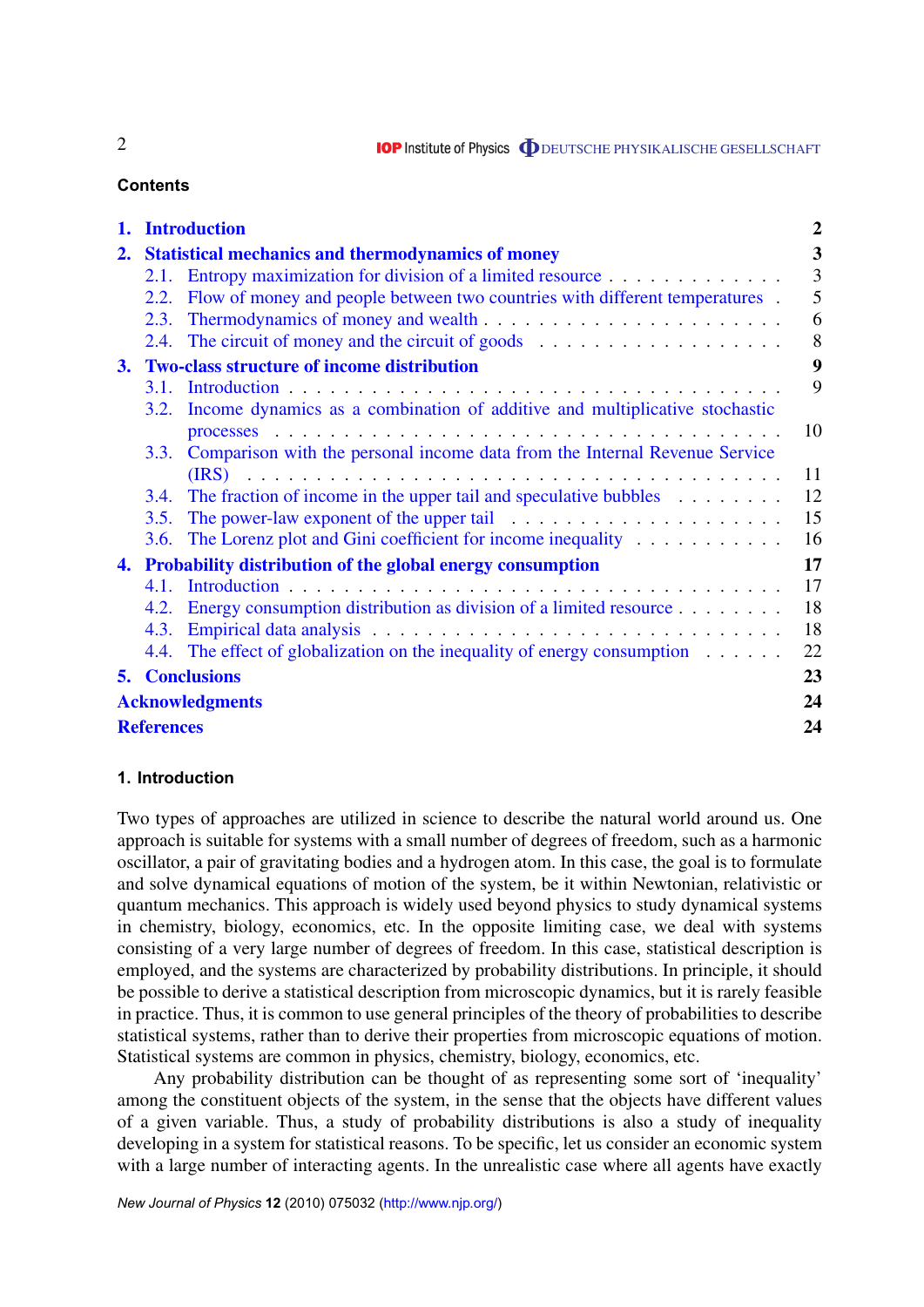the same values of economic variables, the system can be treated as a single agent called the 'representative agent'. This approach is common in traditional economics, but by construction it precludes a study of inequality among the agents. However, social and economic inequality is ubiquitous in the real world, and its characterization and understanding are a very important issue.

In this paper, we apply the well-developed methods of statistical physics to economics and society in order to gain insights into probability distributions and inequality in these systems. We consider three specific cases: the distributions of money, income and global energy consumption. In all three cases, the common theme is entropy maximization for partitioning of a limited resource among multiple agents. Despite the difference in the nature of the considered variables, we find a common pattern of inequality in these cases. This approach can also be useful for studying other statistical systems beyond the three specific cases considered in this paper.

Applications of these ideas to money and income have been published in the literature before: see review [1]. To introduce these ideas and to make the paper self-contained, we briefly review the applications to money and income in sections 2 and 3. Section 3 also shows the latest available data for income distribution in 2007, not published before. In section 4, we present a quantitative study of the probability distribution of energy consumption per capita around the world. This is a new kind of study that, to the best of our knowledge, has not appeared before in the literature.

#### **2. Statistical mechanics and thermodynamics of money**

#### *2.1. Entropy maximization for division of a limited resource*

Let us consider a general mathematical problem of partitioning (dividing) a limited resource between a large number of agents. The solution of this problem is similar to the derivation of the Boltzmann–Gibbs distribution of energy in physics [2]. To be specific, let us apply it to the probability distribution of money in a closed economic system.

Following [3], let us consider a system consisting of *N* economic agents. At any moment of time, each agent *i* has a money balance *m<sup>i</sup>* . Agents make pairwise economic transactions with each other. As a result of a transaction, the money  $\Delta m$  is transferred from an agent *i* to an agent *j*, so their money balances change as follows:

$$
m_i \rightarrow m'_i = m_i - \Delta m,
$$
  
\n
$$
m_j \rightarrow m'_j = m_j + \Delta m.
$$
\n(1)

The total money of the two agents before and after transaction remains the same

$$
m_i + m_j = m'_i + m'_j,\tag{2}
$$

i.e. there is a local conservation law for money. It is implied that the agent *j* delivers some goods or services to the agent *i* in exchange for the money payment  $\Delta m$ . However, we do not keep track of what is delivered and only keep track of money balances. Goods, such as food, can be produced and consumed, so they are not conserved.

Rule (1) for the transfer of money is analogous to the transfer of energy from one molecule to another in molecular collisions in a gas, and rule (2) is analogous to conservation of energy in such collisions. It is important to recognize that ordinary economic agents cannot 'manufacture' money (even though they can produce and consume goods). The agents can only receive money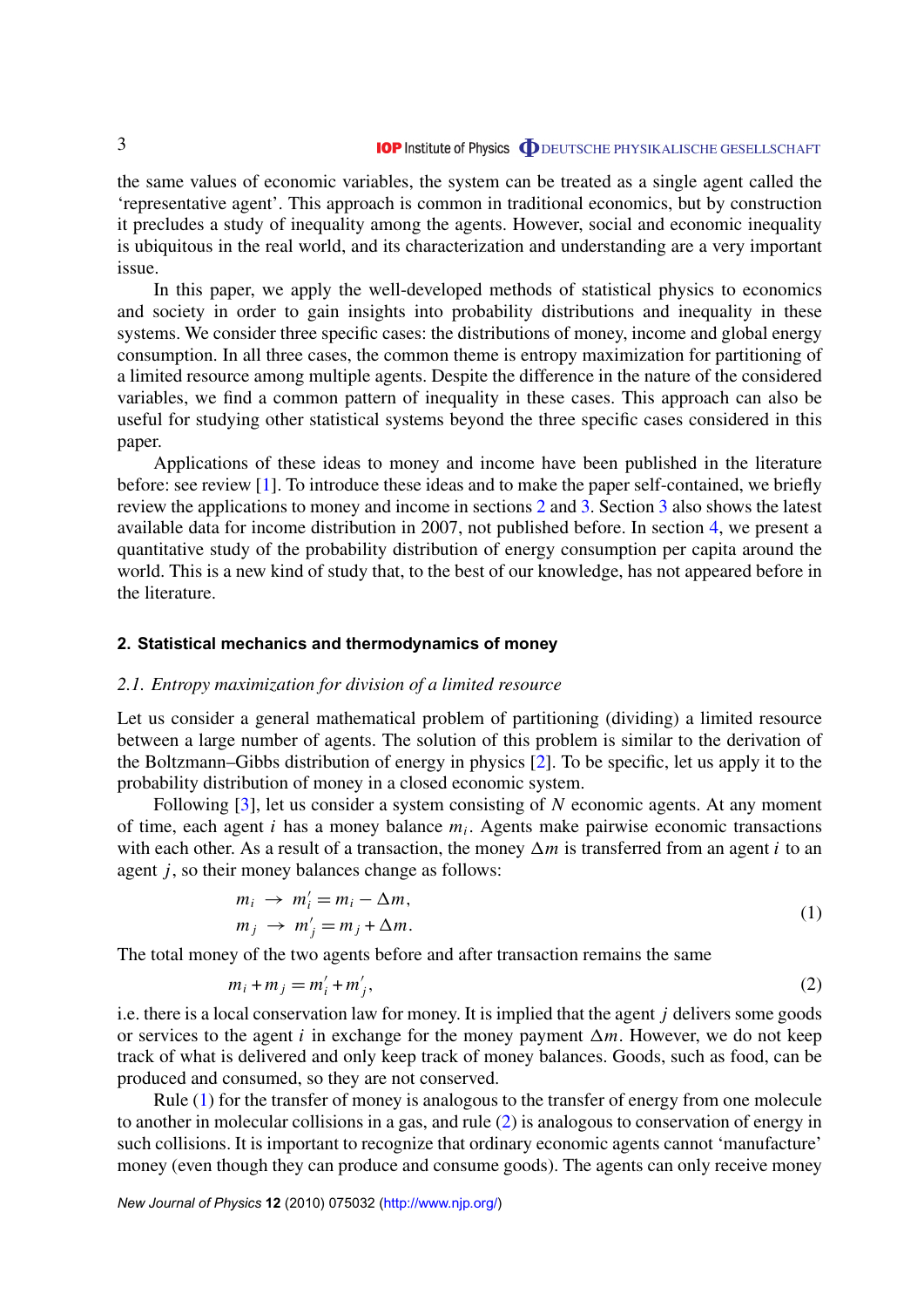from and give it to other economic agents. In a closed system, the local conservation law (2) implies the global conservation law for the total money  $M = \sum_i m_i$  in the system. In the real economy, *M* may change due to money emission by the central government or central bank, but we will not consider these processes here. Another possible complication is debt, which may be considered as negative money. Here, we consider a model where debt is not permitted, so all money balances are non-negative  $m_i \geq 0$ .

After many transactions between different agents, we expect that a stationary probability distribution of money would develop in the system. It can be characterized as follows. Let us divide the money axis *m* into the intervals (bins) of a small width *m*<sup>∗</sup> and label them with an integer variable *k*. Let  $N_k$  be the number of agents with the money balances between  $m_k$  and  $m_k + m_*$ <sup>2</sup> Then, the probability to have a money balance in this interval is  $P(m_k) = N_k/N$ . We would like to find the stationary probability distribution of money  $P(m)$ , which is achieved in statistical equilibrium.

Because the total money *M* in the system is conserved, the problem reduces to partitioning (division) of the limited resource *M* among *N* agents. One possibility is an equal division, where each agent gets the same share *M*/*N* of the total money. However, such an equal partition would be extremely improbable. It is more reasonable to obtain the probability distribution of money from the principle of entropy maximization. Let us consider a certain set of occupation numbers  $N_k$  of the money bins  $m_k$ . The multiplicity  $\Omega$  is the number of different realizations of this configuration, i.e. the number of different placements of the agents into the bins preserving the same set of occupation numbers  $N_k$ . It is given by the combinatorial formula in terms of the factorials $3$ 

$$
\Omega = \frac{N!}{N_1! \, N_2! \, N_3! \, \dots}.
$$
\n(3)

The logarithm of multiplicity is called the entropy  $S = \ln \Omega$ . In the limit of large numbers, we can use the Stirling approximation for the factorials:

$$
S = N \ln N - \sum_{k} N_k \ln N_k = -\sum_{k} N_k \ln \left( \frac{N_k}{N} \right).
$$
 (4)

In statistical equilibrium, the entropy  $S$  is maximized with respect to the numbers  $N_k$  under the constraints that the total number of agents  $N = \sum_{k} N_k$  and the total money  $M = \sum_{k} m_k N_k$ are fixed. To solve this problem, we introduce the Lagrange multipliers  $\alpha$  and  $\beta$  and construct the modified entropy

$$
\tilde{S} = S + \alpha \sum_{k} N_k - \beta \sum_{k} m_k N_k. \tag{5}
$$

Maximization of entropy is achieved by setting the derivatives  $\partial \tilde{S}/\partial N_k$  to zero for each  $N_k$ . Substituting equation (4) into (5) and taking the derivatives<sup>4</sup>, we find that the equilibrium probability distribution of money *P*(*m*) is an exponential function of *m*:

$$
P(m_k) = \frac{N_k}{N} = e^{\alpha - \beta m_k} = e^{-(m_k - \mu)/T}.
$$
\n(6)

<sup>2</sup> Throughout the paper, we use the indices *k* and *n* to label the money bins  $m_k$  and the indices *i* and *j* to label the individual money balances *m<sup>i</sup>* of the agents.

- <sup>3</sup> Note that human agents, unlike particles in quantum physics, are distinguishable.
- <sup>4</sup> Note that  $N = \sum_{k} N_k$  in (4) should also be differentiated with respect to  $N_k$ .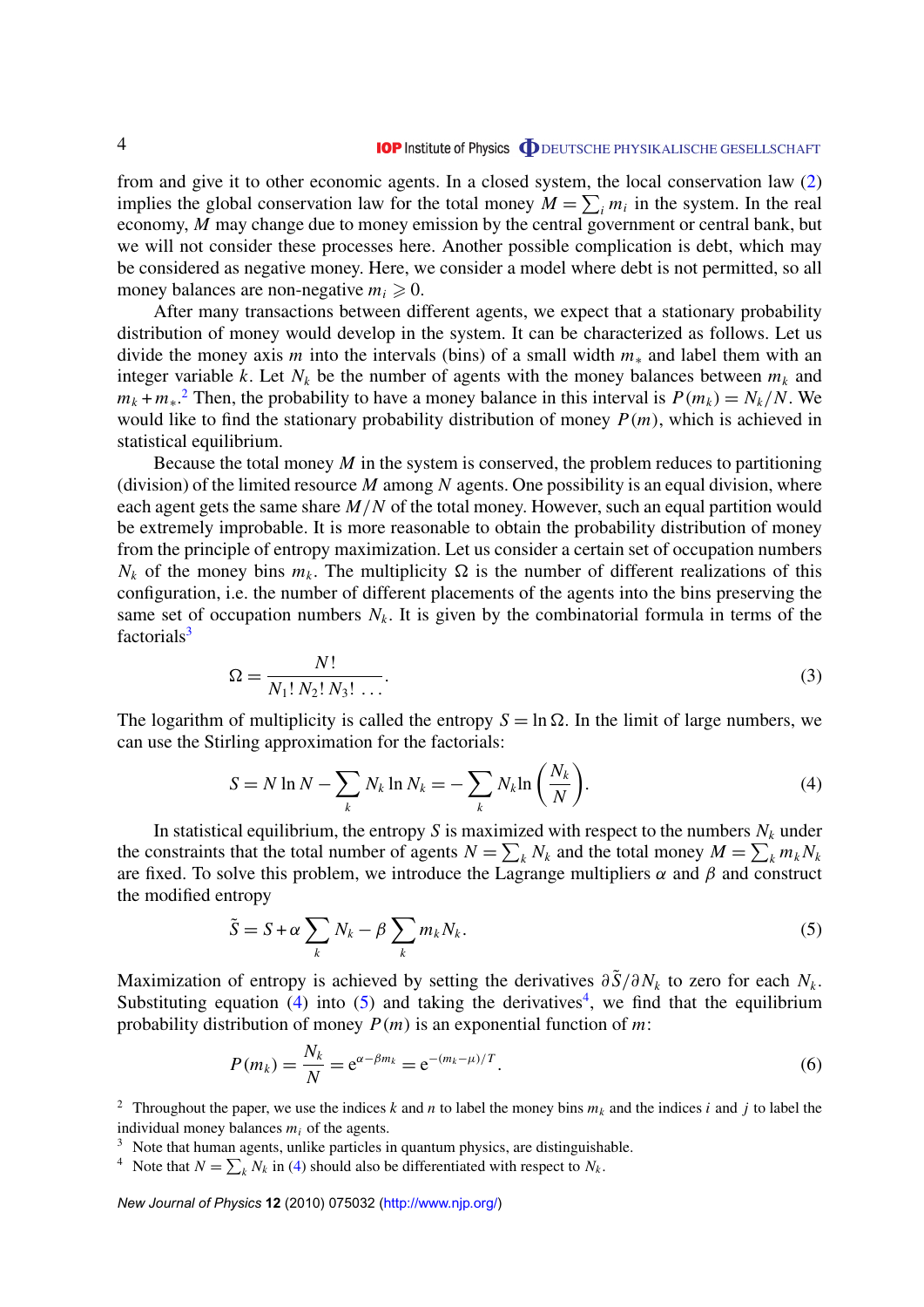# **IOP** Institute of Physics **ODEUTSCHE PHYSIKALISCHE GESELLSCHAFT**

Here the parameters  $T = 1/\beta$  and  $\mu = \alpha/T$  are the analogues of temperature and chemical potential for money. Their values are determined by the constraints

$$
1 = \frac{\sum_{k} N_{k}}{N} = \sum_{k} P(m_{k}) = \int_{0}^{\infty} \frac{dm}{m_{*}} e^{-(m-\mu)/T} \quad \Rightarrow \quad \mu = -T \ln \left( \frac{T}{m_{*}} \right), \quad (7)
$$

$$
\langle m \rangle = \frac{M}{N} = \frac{\sum_{k} m_{k} N_{k}}{N} = \sum_{k} m_{k} P(m_{k}) = \int_{0}^{\infty} \frac{dm}{m_{*}} m e^{-(m-\mu)/T} = T.
$$
 (8)

We see that the money temperature  $T = \langle m \rangle$  (8) is nothing but the average amount of money per agent. The chemical potential  $\mu$  (7) is a decreasing function of *T*.

Equation (6) shows quite generally that division of a conserved limited resource using the principle of entropy maximization results in the exponential probability distribution of this resource among the agents. In physics, the 'limited resource' is the energy *E* divided between *N* molecules of a gas, and the result is the Boltzmann–Gibbs distribution of energy [2]. The exponential distribution of money (6) was proposed in [3], albeit without explicit discussion of the chemical potential, as well as in [4]. Various models for kinetic exchange of money are reviewed in [1] and in the popular article [5]. The applicability of the underlying assumptions of money conservation and random exchange of money is discussed in [1, 6]. The analogy between energy and money is mentioned in some physics textbooks [7], but not developed in detail.

### *2.2. Flow of money and people between two countries with different temperatures*

To illustrate some consequences of the statistical mechanics of money, let us consider two systems with different money temperatures  $T_1 > T_2$ . These can be two countries with different average amounts of money per capita: the 'rich' country with  $T_1$  and the 'poor' with  $T_2$ .<sup>5</sup> Suppose that a limited flow of money and agents is permitted between the two systems. Given that the variation  $\delta \tilde{S}$  vanishes due to maximization under constraints, we conclude from (5) that

$$
\delta S = \beta \, \delta M - \alpha \, \delta N \quad \Leftrightarrow \quad \delta M = T \, \delta S + \mu \, \delta N. \tag{9}
$$

If  $\delta M$  and  $\delta N$  denote the flow of money and agents from system 1 to system 2, then the change in the total entropy of the two systems is

$$
\delta S = (\beta_2 - \beta_1) \delta M - (\alpha_2 - \alpha_1) \delta N = \left(\frac{1}{T_2} - \frac{1}{T_1}\right) \delta M + \ln\left(\frac{T_2}{T_1}\right) \delta N. \tag{10}
$$

According to the second law of thermodynamics, the total entropy should be increasing, so  $\delta S \geq 0$ . Then, the first term in (10) shows that money should be flowing from the hightemperature system (rich country) to the low-temperature system (poor country). This is called the trade deficit—a systematic net flow of money from one country to another, which is best exemplified by the trade between USA and China. The second term in (10) shows that the agents would be flowing from high to low chemical potential, which corresponds to immigration from a poor to a rich country. Both trade deficit and immigration are widespread global phenomena. The direction of these processes can be understood also from (8). The two systems are trying to equilibrate their money temperatures  $T = M/N$ , which can be achieved by changing either the numerators due to money flow or the denominators due to people flow.

<sup>5</sup> For simplicity, let us assume that the two countries use the same currency or the currency exchange rate is fixed, so that an equivalent currency can be used.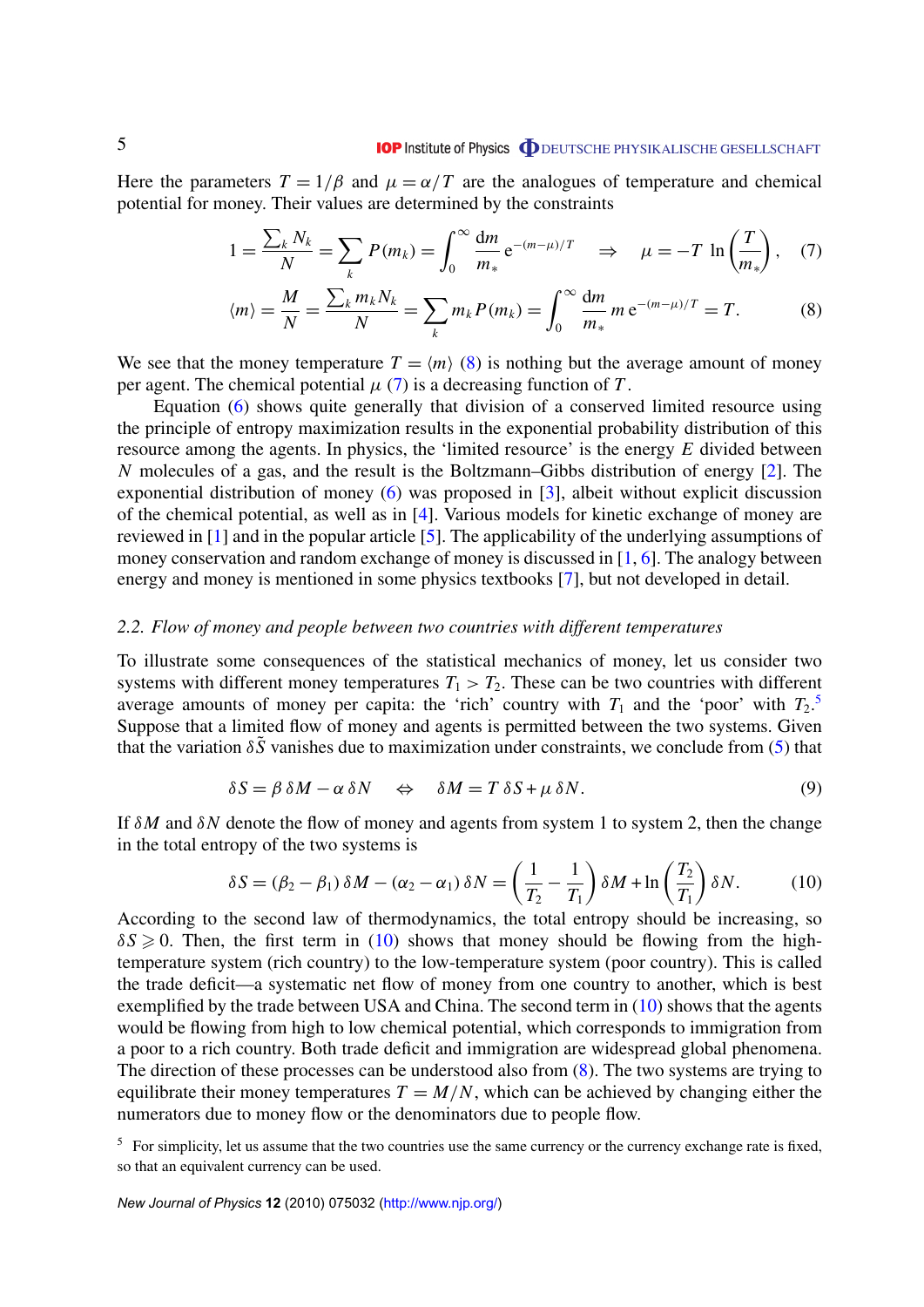#### *2.3. Thermodynamics of money and wealth*

Thermal physics has two counterparts: statistical mechanics and thermodynamics. Statistical mechanics of money was outlined in section 2.1. Is it possible to construct an analogue of thermodynamics for money? Many attempts have been made in the literature, but none is completely successful: see reviews [5] and [8].

One of the important concepts in thermodynamics is the distinction between heat and work. In statistical physics, this distinction can be microscopically interpreted as follows [2]. The internal energy of the system is  $U = \sum_k \varepsilon_k N_k$ , where  $\varepsilon_k$  is an energy level and  $N_k$  is the occupation number of this level. Suppose the energy levels  $\varepsilon_k(\lambda)$  depend on some external parameters  $\lambda$ , such as the volume of a box in quantum mechanics or an external magnetic field acting on spins. Then, the variation of *U* contains two terms  $\delta U = \sum_k (\delta \varepsilon_k) N_k + \sum_k \varepsilon_k (\delta N_k)$ δ*W* + δ*Q*. The first term has mechanical origin and comes from the variation δε*<sup>k</sup>* = (∂ε*k*/∂λ) δλ of the energy levels due to changes in the external parameters  $\lambda$ . This term is interpreted as the work δ*W* done on the system externally. The second term has statistical origin and comes from the changes  $\delta N_k$  in the occupation numbers of the energy levels. This term is interpreted as the heat δ*Q*.

An analogue of this construction does not seem to exist for money  $M = \sum_{k} m_k N_k$ . A variation  $\delta M = \sum_{k} m_k(\delta N_k)$  is possible due to changes in the occupation numbers, but there is no analogue of the variation  $\delta m_k$  of the 'money levels' due to changes in some external parameters. Thus, we can only define the heat term, but not the work term in the money variation. Indeed, (9) is the analogue of the first law of thermodynamics for money, but there is no term corresponding to work in this equation.

Nevertheless, statistical mechanics of money can be extended to a form somewhat resembling conventional thermodynamics if we take into account the material property of the agents. Let us define the wealth  $w_i$  of an agent  $i$  as the sum of two terms. One term represents the money balance  $m_i$ , and another term the material property, such as a house, a car or stocks. For simplicity, let us consider only one type of property, so that the agent has v*<sup>i</sup>* physical units of this property. In order to determine the monetary value of this property, we need to know the price *P* per unit. Then, the wealth of the agent is  $w_i = m_i + Pv_i$ . Correspondingly, the total wealth *W* in the system is<sup>6</sup>

$$
W = M + PV,\tag{11}
$$

where  $V = \sum_i v_i$  is the total 'volume' of the property in the system. If money *M* is analogous to the internal energy *U* in statistical physics, then wealth *W* is analogous to the enthalpy *H*. The wealth *W* includes not only the money *M*, but also the money equivalent necessary to acquire the volume *V* of property at the price *P* per unit.

Let us consider the differential of wealth:

$$
dW = dM + P dV + V dP = V dP.
$$
 (12)

Here, the first two terms cancel out, and only the last term remains. Indeed, when the volume  $dV > 0$  of property is acquired, the money  $dM = -P dV < 0$  is paid for the property, i.e. money is exchanged for property. Equation (12) is also valid at the level of individual agents,  $dw_i = v_i dP$ . These equations show that wealth changes only when the price P changes.

To advance the analogy with thermodynamics, let us consider a closed cycle in the (*V*, *P*) plane illustrated in figure 1. This cycle can be interpreted as a model of stock market speculation,

<sup>6</sup> From now on, we use the letter *W* to denote wealth, not work.

*New Journal of Physics* **12** (2010) 075032 [\(http://www.njp.org/\)](http://www.njp.org/)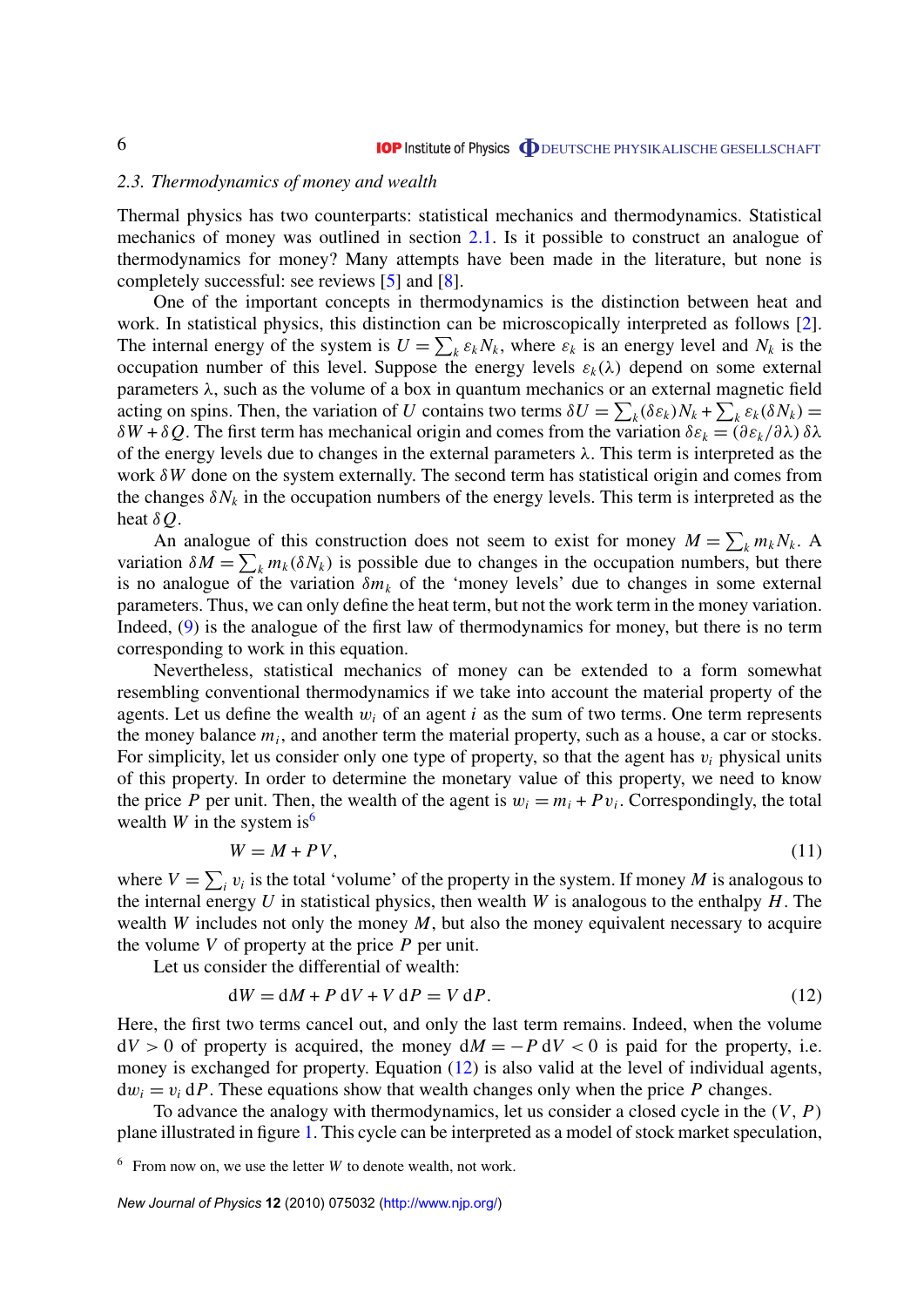# **IOP Institute of Physics @DEUTSCHE PHYSIKALISCHE GESELLSCHAFT**



**Figure 1.** A closed cycle of speculation or trading. *V* and *P* represent the volume and price of goods.

in which case *V* is the volume of stock held by a speculator. Starting from the lower left corner, the speculator purchases the stock at the low price  $P_2$  and increases the owned volume from  $V_1$ to  $V_2$ . Then, the price increases from  $P_2$  to  $P_1$ . At this point, the speculator sells the stock at the high price  $P_1$ , reducing the owned volume from  $V_2$  to  $V_1$ . Then, the price of the stock drops to the level  $P_2$ , and the cycle can be repeated. From  $(12)$ , we find that the wealth change of the speculator is  $\Delta W = \oint V dP$ , which is the area  $(P_1 - P_2)(V_2 - V_1)$  enclosed by the cycle in figure 1. From (11), we also find that  $\Delta W = \Delta M$ , because *P* and *V* return to the initial values at the end of the cycle. Thus, the monetary profit  $\Delta M$  is given by the area enclosed by the cycle. This money is extracted by the speculator from the other players in the market, so the conservation law of money is not violated. In the ideal economic equilibrium, there should be no price changes allowing one to make systematic profits, which is known as the 'no-arbitrage theorem'. However, in the real market, significant rises and falls of stock prices do happen, especially during speculative bubbles.

The cycle in figure 1 also illustrates the trade between China and the USA. Suppose that a trade company pays money  $M_2$  to buy the volume  $V_2 - V_1$  of the products manufactured in China at the low price *P*2. After shipping across the Pacific Ocean, the products are sold in the USA at the high price  $P_1$ , and the company receives money  $M_1$ . Empty ships return to China, and the cycle repeats. As shown in  $\lceil 3 \rceil$ , the price level P is generally proportional to the money temperature *T* . Thus, the profit rate in this cycle is

$$
\frac{M_1 - M_2}{M_2} = \frac{P_1 - P_2}{P_2} = \frac{T_1 - T_2}{T_2}.
$$
\n(13)

By analogy with physics, one can prove that (13) gives the highest possible profit rate for the given temperatures  $T_1$  and  $T_2$ . Indeed, from (9) with  $\delta N = 0$ , we find that  $M_1 =$  $T_1 \Delta S_1$  and  $M_2 = T_2 \Delta S_2$ . Under the most ideal circumstances, the total entropy of the whole system remains constant, so  $\Delta S_1 = \Delta S_2$ . Then,  $M_1/M_2 = T_1/T_2$ , and (13) follows. Here we assumed that the profit money  $M_1 - M_2$  has low (ideally zero) entropy, because this money is concentrated in the hands of just one agent or trading company and is not dispersed among many agents of the systems.

Thermal machines have cycles analogous to figure 1, and equation  $(13)$  is similar to the Carnot formula for the highest possible efficiency [2, 7]. The China–USA trade cycle resembles an internal combustion engine, where the purchase of goods from China mimics fuel intake, and the sales of goods in the USA mimics expulsion of exhaust. The net result is that goods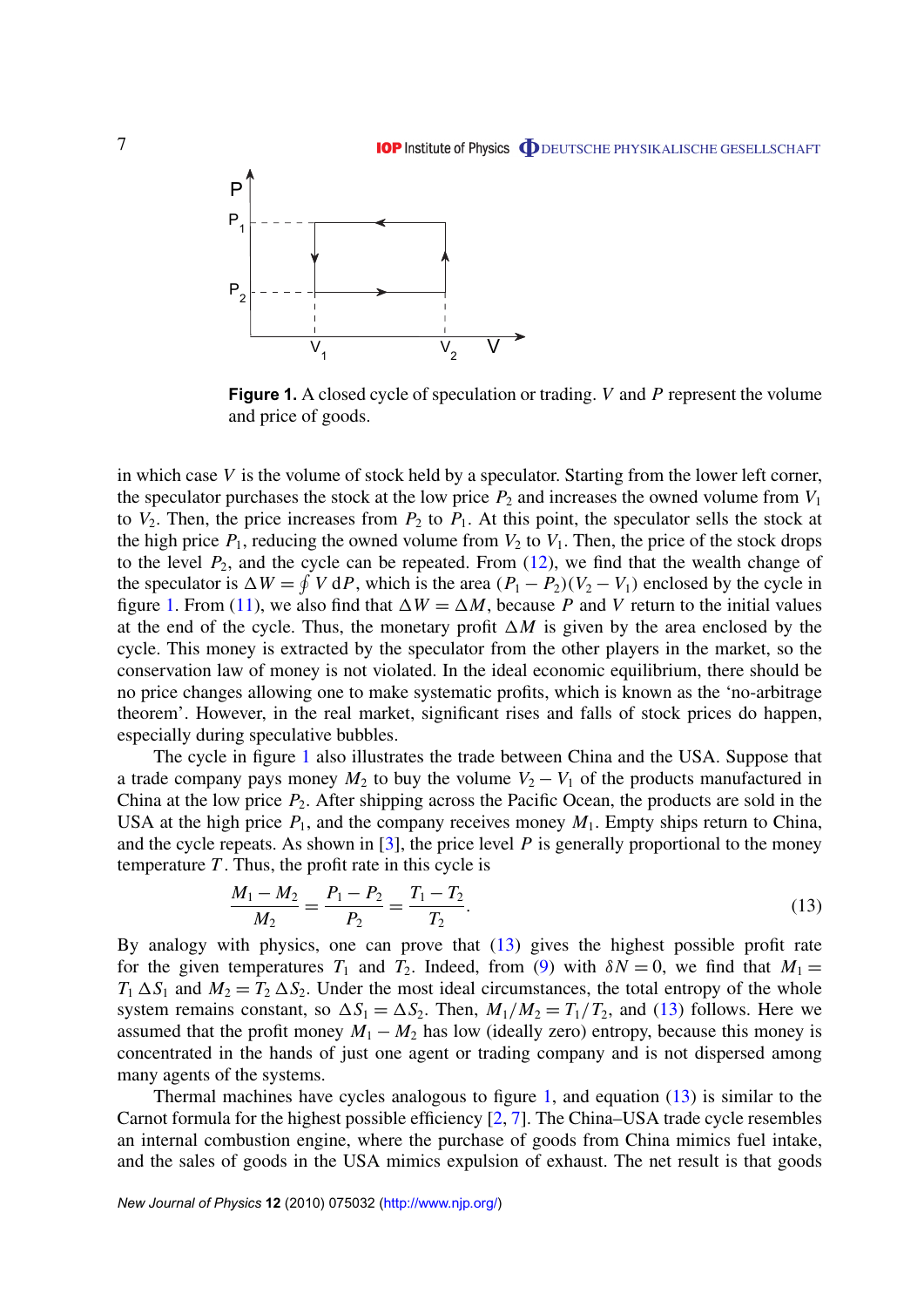are manufactured in China and consumed in the USA. The analogy between trade cycles and thermal machines was highlighted by Mimkes [9, 10]. Although somewhat similar to [10], our presentation emphasizes a conceptual distinction between money and wealth, and explicitly connects statistical mechanics and thermodynamics.

Empirical data on the international trade network between different countries were analyzed in several papers. Serrano *et al* [11] analyzed trade imbalances, defined as the *difference* between exports and imports from one country to another. Their paper classified countries as net consumers and net producers of goods. The typical examples are the USA and China, respectively, as illustrated in figure 2 of [11] for 2000, in qualitative agreement with our discussion above. In contrast, Bhattacharya *et al* [12] studied trade volumes, defined as the *sum* of exports and imports from one country to another. Their paper found that the trade volume *s* of a country is proportional to the gross domestic product (GDP) of the country:  $s \propto (GDP)^{\gamma}$  with the exponent  $\gamma \approx 1$ . This means that the trade volume and GDP are *extensive* variables in the language of thermodynamics, so the biggest volumes of trade are between the countries with the biggest GDPs. In thermal equilibrium, money flows between two countries in both directions as payment for traded goods, but the money fluxes in the opposite directions are equal, so there is trade volume, but no trade imbalance. Trade imbalance may develop when the two systems have different values of *intensive* parameters, such as the money temperature. Then, the direction of net money flow is determined by the sign of the temperature difference.

Of course, there may be other reasons and mechanisms for trade imbalance besides the temperature difference. Normally, the flow of money from the high- to the low-temperature system should reduce the temperature difference and eventually bring the systems to equilibrium. Indeed, in global trade, many formerly low-temperature countries have increased their temperatures as a result of such trade. However, the situation with China is special, because the Chinese government redirects the flow of dollars back to the USA by buying treasury bills from the US government. As a result, the temperature difference remains approximately constant and does not show signs of equilibration. The net result is that China supplies vast amounts of products to the USA in exchange for debt obligations from the US government. The long-term global consequences of this process remain to be seen.

#### *2.4. The circuit of money and the circuit of goods*

Section 2.3 illustrates that there are two circuits in a well-developed market economy [10]. One is the circuit of money, which consists of money payments between the agents for goods and services. As argued in section 2.1, money is conserved in these transactions and, thus, can be modeled as flow of liquid, e.g. blood in the vascular system. (A hydraulic device, the MONIAC, was actually used by William Philips, the inventor of the famous Philips curve, to illustrate money flow in the economy [5].) The second circuit is the flow of goods and services between the agents. This circuit involves manufacturing, distribution and consumption. The goods and services are inherently not conserved. They represent the material (physical) side of the economy and, arguably, are the ultimate goal for the well-being of a society. In contrast, money represents the informational, virtual side of the economy, because money cannot be physically consumed. Nevertheless, money does play a very important role in the economy by enabling its efficient functioning and by guiding resource allocation in a society<sup>7</sup>. The two

 $<sup>7</sup>$  Here we consider the modern fiat money, declared to be money by the central bank or government. We do not</sup> touch the origin of money in the early history as some kind of special goods.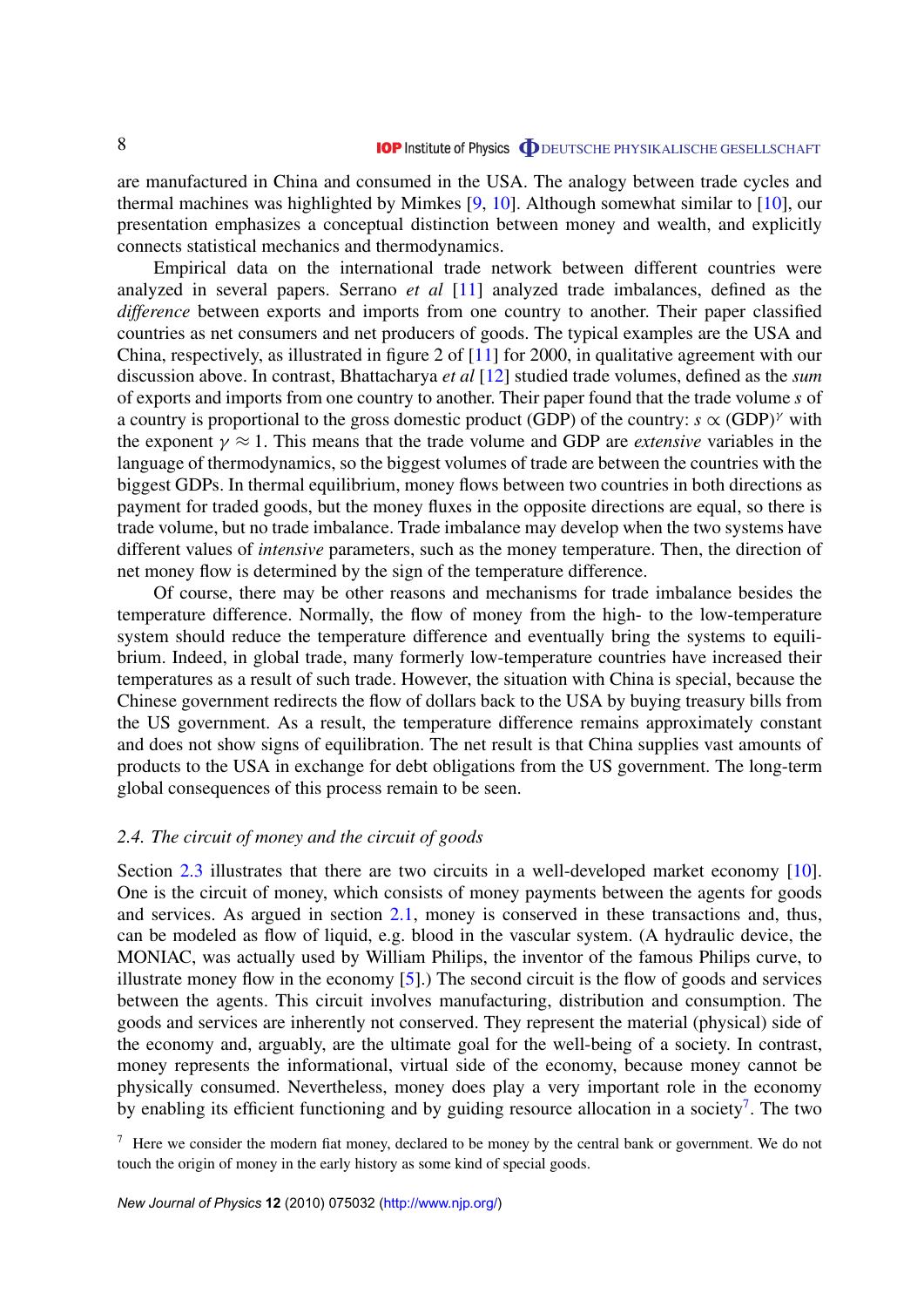circuits interact with each other when goods and services are traded (exchanged) for money. However, money cannot be physically transformed into goods and vice versa. To illustrate this point, we draw an analogy with fermions and bosons in physics. While the 'circuits' of fermions and bosons interact and transfer energy between each other, it is not possible to convert a fermion into a boson or vice versa.

An important consequence of this consideration is that an increase in material production in the circuit of goods and services does not have any direct effect on the amount of money in the monetary circuit. The amount of money in the system depends primarily on the monetary policy of the central bank or government, who have monopoly on issuing money. Technological progress in material production does not produce any automatic increase in money in the system. Thus, the expectation of continuous monetary growth, where the agents would be getting more and more money as a result of technological progress, is false. It is not possible for all businesses to operate with profit on average, i.e. to have a greater total amount of money at the end of a cycle than at the beginning. The agents can get more money on average only if the government decides to print money, i.e. to increase the money temperature  $T = M/N$ .<sup>8</sup> Thus, monetary growth of the economy is directly related to the deficit spending by the central government. On the other hand, it is very well possible to have technological progress and an increase in the physical standards of living without monetary growth. The monetary and physical circuits of the economy interact with each other, but they are separate circuits. Unfortunately, this distinction is often blurred in the econophysics and economics literature [10], as well as in the public perception.

#### **3. Two-class structure of income distribution**

# *3.1. Introduction*

Although the exponential probability distribution of money (6) was proposed 10 years ago [3, 4], no direct statistical data on money distribution are available to verify this conjecture. Normally, people do not report their money balances to statistical agencies. Given that most people keep their money in banks, the distribution of balances on bank accounts can give a reasonable approximation of the probability distribution of money. However, these data are privately held by banks and not available publicly.

On the other hand, a lot of statistical data are available on income distribution, because people report income to the government tax agencies. To some extent, income distribution can also be viewed as a problem of partitioning of a limited resource, in this case of the total annual budget. Following section 2.1, we expect to find the exponential distribution for income. Drăgulescu and Yakovenko [13] studied the data on income distribution in the USA from the Internal Revenue Service (IRS) and from the US Census Bureau. They found that income distribution is indeed exponential for incomes below 120 k\$ per year. However, in the subsequent papers [14, 15], they also found that the upper tail of income distribution follows a power law, as was first pointed out by Pareto [16]. So, the data analysis of income distribution in the USA reveals coexistence of two social classes. The lower class (about 97% of population) is characterized by the exponential Boltzmann–Gibbs distribution, and the upper class (the top 3% of the population) has the power-law Pareto distribution. Time evolution of the income classes in 1983–2001 was studied by Silva and Yakovenko [17]. They found that the exponential

<sup>&</sup>lt;sup>8</sup> For discussion of the issues related to debt, see the review [1].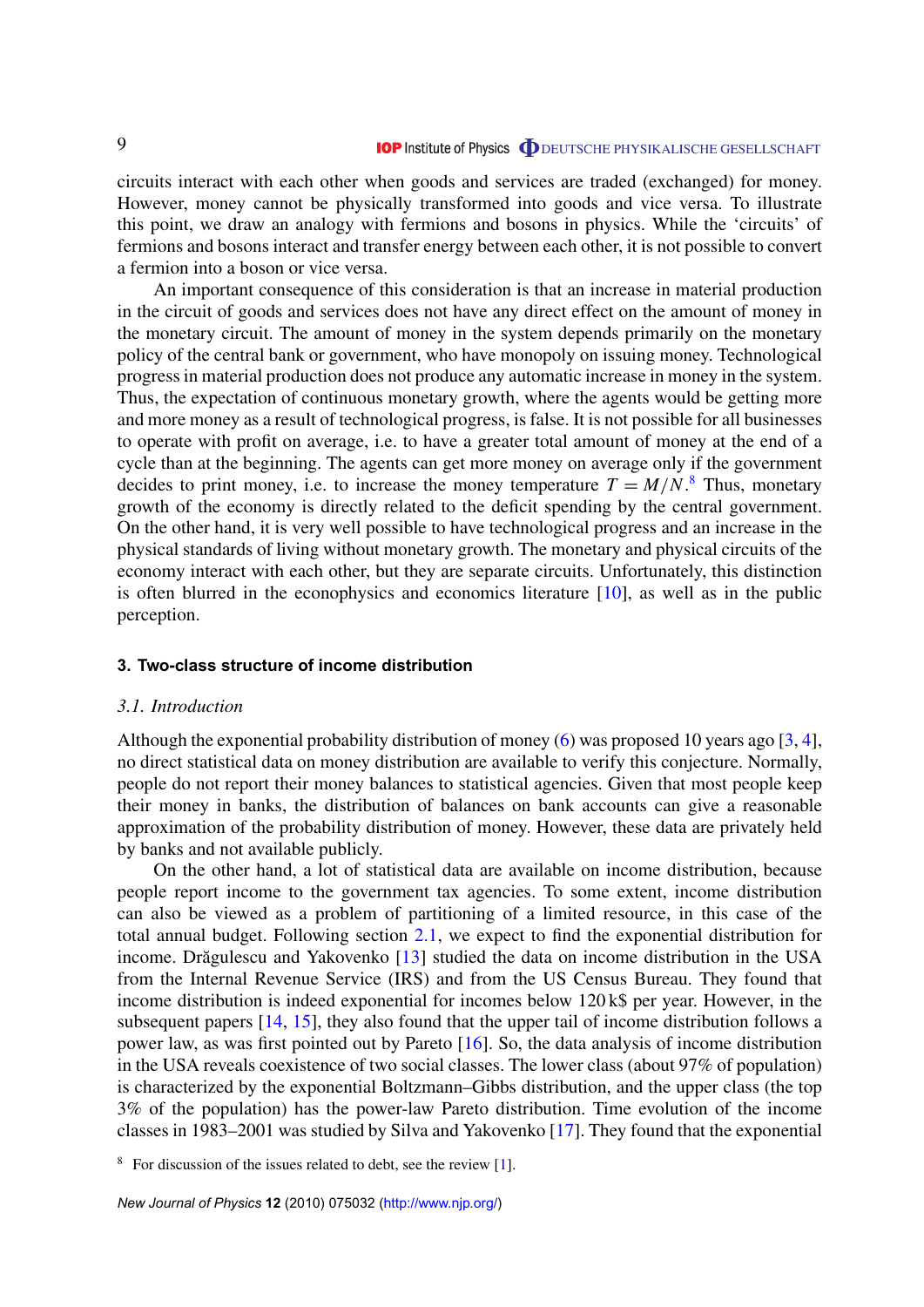distribution in the lower class is very stable in time, whereas the power-law distribution of the upper class is highly dynamic and volatile. They concluded that the lower class is in thermal equilibrium, whereas the upper class is out of equilibrium.

Many other papers investigated income distributions in different countries: see the review [1] for references. The coexistence of two classes appears to be a universal feature of income distribution. In this section, we present a unified description of the two classes within a single mathematical model.

#### *3.2. Income dynamics as a combination of additive and multiplicative stochastic processes*

The two-class structure of income distribution can be rationalized on the basis of a kinetic approach. Suppose the income  $r$  of an agent behaves like a stochastic variable. Let  $P(r, t)$ denote the probability distribution of *r* at time *t*. Let us consider a diffusion model, where the income *r* changes by  $\Delta r$  over a time period  $\Delta t$ . Then, the temporal evolution of  $P(r, t)$  is described by the Fokker–Planck equation [18]:

$$
\frac{\partial P(r,t)}{\partial t} = \frac{\partial}{\partial r} [A(r)P(r,t)] + \frac{\partial^2}{\partial r^2} [B(r)P(r,t)].
$$
\n(14)

The coefficients  $A(r)$  and  $B(r)$  are the drift and diffusion terms, which are determined by the first and second moments of the income changes  $\Delta r$  per unit time:

$$
A(r) = -\frac{\langle \Delta r \rangle}{\Delta t}, \quad B(r) = \frac{\langle (\Delta r)^2 \rangle}{2\Delta t}.
$$
 (15)

The stationary solution  $P_s(r)$  of (14) satisfies  $\partial_t P_s = 0$ ; thus we obtain

$$
\frac{\partial (BP_s)}{\partial r} = -AP_s. \tag{16}
$$

The general solution of  $(16)$  is

$$
P_{\rm s}(r) = \frac{c}{B(r)} \exp\left(-\int^r \frac{A(r')}{B(r')} \, \mathrm{d}r'\right),\tag{17}
$$

where *c* is a normalization factor, such that  $\int_0^\infty P_s(r) dr = 1$ .

For the lower class, the income comes from wages and salaries, so it is reasonable to assume that income changes are independent of income itself, i.e.  $\Delta r$  is independent of r. This process is called the additive diffusion [17]. In this case, the coefficients in  $(14)$  are some constants  $A_0$ and  $B_0$ . Then (17) gives the exponential distribution

$$
P_{\rm s}(r) = \frac{1}{T} \,\mathrm{e}^{-r/T}, \quad T = \frac{B_0}{A_0}.\tag{18}
$$

On the other hand, the upper-class income comes from bonuses, investments and capital gains, which are calculated in percentages. Therefore, for the upper class, it is reasonable to expect that  $\Delta r \propto r$ , i.e. income changes are proportional to income itself. This is known as the proportionality principle of Gibrat [19], and the process is called the multiplicative diffusion [17]. In this case,  $A = ar$  and  $B = br^2$ , and (17) gives a power-law distribution:

$$
P_{\rm s}(r) \propto \frac{1}{r^{1+\alpha}}, \quad \alpha = 1 + \frac{a}{b}.\tag{19}
$$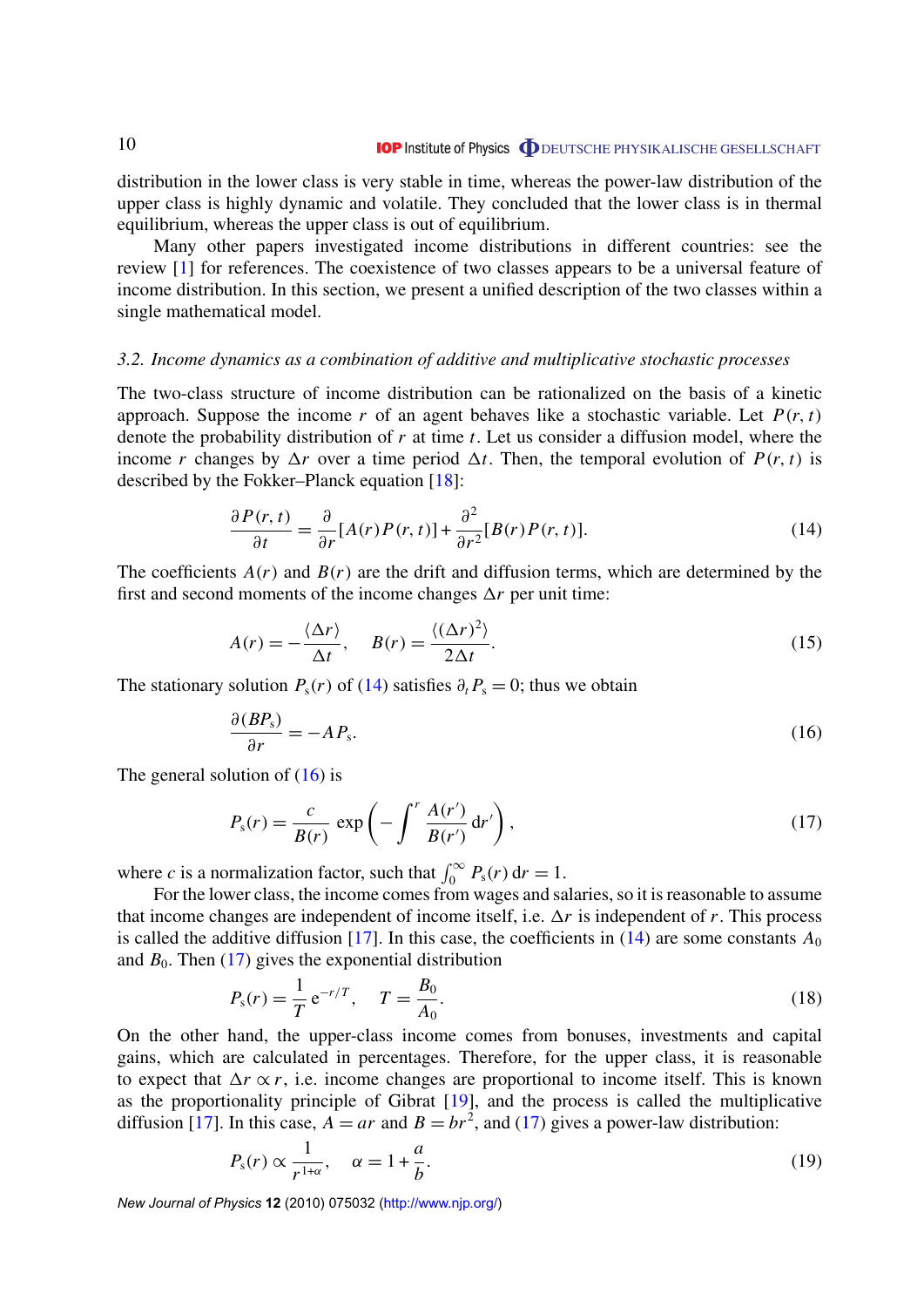The multiplicative hypothesis for the upper-class income was quantitatively verified in [20] for Japan, where tax identification data are officially published for the top taxpayers.

The additive and multiplicative processes may coexist. For example, an employee may receive a cost-of-living raise calculated in percentages (the multiplicative process) and a merit raise calculated in dollars (the additive process). Assuming that these processes are uncorrelated, we find that  $A = A_0 + ar$  and  $B = B_0 + br^2 = b(r_0^2 + r^2)$ , where  $r_0^2 = B_0/b$ . Substituting these expressions into (17), we find

$$
P_{\rm s}(r) = c \, \frac{\mathrm{e}^{-(r_0/T) \arctan(r/r_0)}}{[1 + (r/r_0)^2]^{1 + a/2b}}.\tag{20}
$$

The distribution (20) interpolates between the exponential law for low *r* and the power law for high *r*, because either the additive or the multiplicative process dominates in the corresponding limit. A crossover between the two regimes takes place at  $r \sim r_0$ , where the additive and multiplicative contributions to *B* are equal. The distribution (20) has three parameters: the temperature  $T = A_0/B_0$ , the Pareto exponent  $\alpha = 1 + a/b$  and the crossover income  $r_0$ . It is a minimal model that captures the salient features of the two-class income distribution. A formula similar to (20) was also derived by Fiaschi and Marsili [21] for a microscopic economic model, which is effectively described by  $(14)$ .

# *3.3. Comparison with the personal income data from the Internal Revenue Service (IRS)*

In this section, we compare  $(20)$  with the annual income data from the IRS for the years 1996–2007 [22]. Because the IRS releases the data with a delay of a couple of years, 2007 is the latest year for which the data are currently available. The IRS data are given for a set of discrete income levels. Thus, it is more practical to construct the cumulative distribution function (CDF), which is the integral  $C(r) = \int_r^{\infty} P(r') dr'$  of the probability density. For the probability density  $(20)$ ,  $C(r)$  is not available in analytical form; therefore it has to be calculated by integrating  $P_s(r)$  numerically. We use the theoretical CDF  $C_t(r)$  to fit the empirical CDF  $C_e(r)$  calculated from the IRS data.

Determining the best values of the three fitting parameters in the theoretical CDF is a computationally challenging task. Thus, we do it step by step. For each year, we first determine the values of *T* and  $\alpha$  by fitting the low-income part of  $C_e(r)$  with an exponential function and the high-income part with a power law. Then, keeping these two parameters fixed, we determine the best value of  $r_0$  by minimizing the mean-square deviation  $\Sigma_n \ln^2[C_t(r_n)/C_e(r_n)]$  between the theoretical and empirical functions, where the sum is taken over all income levels  $r<sub>n</sub>$  for which empirical data are available.

Table 1 shows the values of the fit parameters obtained for different years. The data points for the empirical CDF and their fits with the theoretical CDF are shown in figure 2 in the log–log scale versus the normalized annual income  $r/T$ . For clarity, the curves are shifted vertically for successive years. Clearly, the theoretical curves agree well with the empirical data, so the minimal model (20) indeed captures the salient features of income distribution in the USA.

In previous papers [15, 17], fits of the income distribution data were made only to the exponential (18) and power-law (19) functions. The income  $r<sub>*</sub>$ , where the two fits intersect, can be considered as a boundary between the two classes. The values of *r*<sup>∗</sup> are shown in table 1. We observe that the boundary  $r_*$  between the upper and lower classes is approximately 3.5 times greater than the temperature *T* . Given that the CDF of the lower class is exponential, we find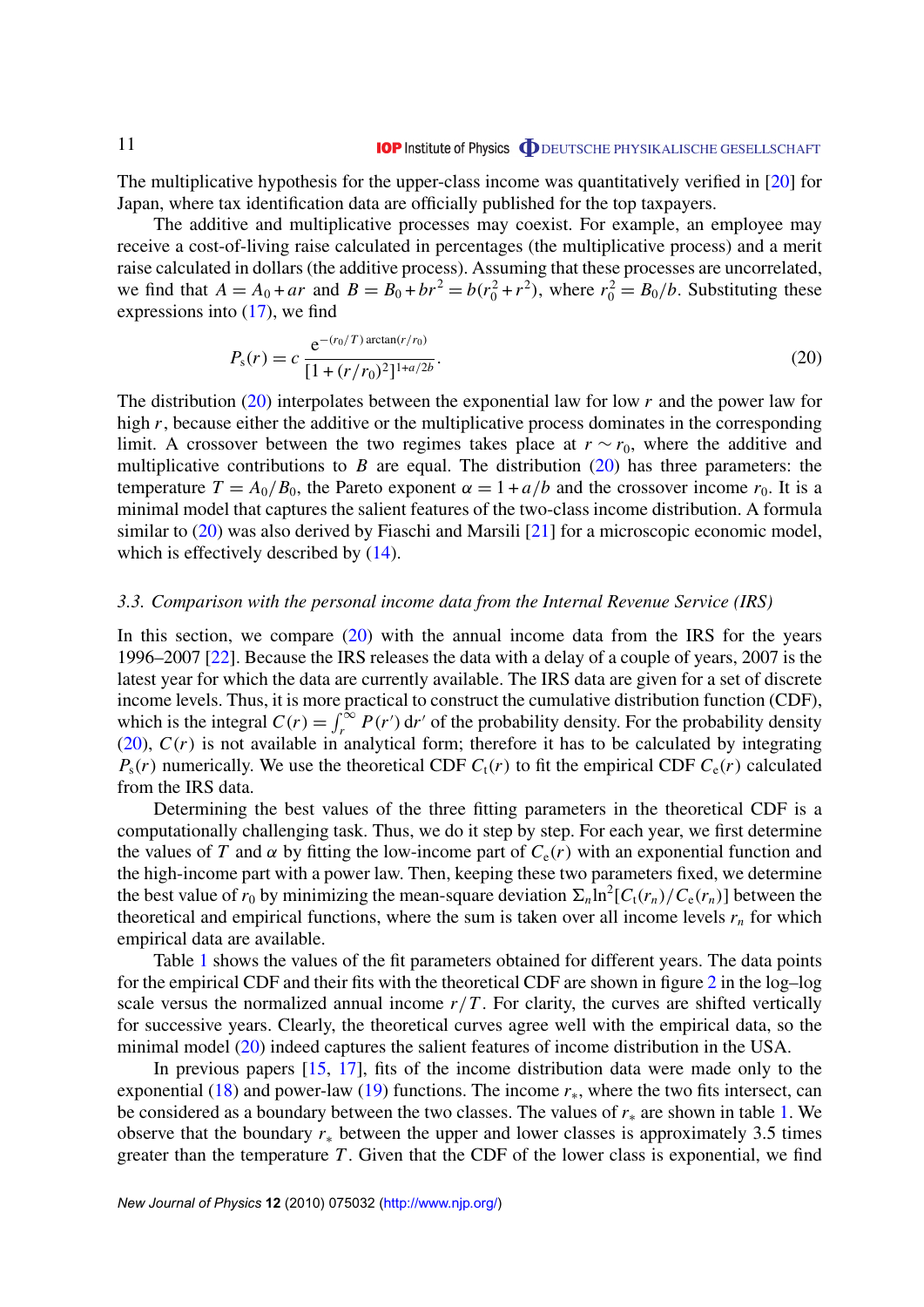**Table 1.** *T*,  $\alpha$  and  $r_0$  are the parameters in (20), obtained by fitting the annual income data from the IRS.  $r_*$  is the income separating the upper and lower classes.  $f$  is the fraction of income going to the upper class, given by  $(21)$ . *G* is the Gini coefficient.

| Year | $T$ (k\$) | $\alpha$ | $r_0$ (k\$) | $r_{*}$ (k\$) | $f(\%)$ | G    |
|------|-----------|----------|-------------|---------------|---------|------|
| 1996 | 33        | 1.63     | 76          | 116           | 11.8    | 0.55 |
| 1997 | 35        | 1.57     | 79          | 120           | 13.8    | 0.56 |
| 1998 | 36        | 1.55     | 80          | 122           | 16.4    | 0.57 |
| 1999 | 38        | 1.54     | 83          | 124           | 16.8    | 0.58 |
| 2000 | 40        | 1.34     | 105         | 150           | 18.4    | 0.59 |
| 2001 | 41        | 1.46     | 99          | 152           | 14.4    | 0.56 |
| 2002 | 41        | 1.51     | 99          | 154           | 12.6    | 0.55 |
| 2003 | 41        | 1.48     | 101         | 156           | 13.7    | 0.56 |
| 2004 | 43        | 1.41     | 105         | 158           | 16.7    | 0.58 |
| 2005 | 44        | 1.36     | 108         | 159           | 19.5    | 0.59 |
| 2006 | 46        | 1.36     | 107         | 160           | 20.5    | 0.60 |
| 2007 | 48        | 1.34     | 113         | 166           | 21.5    | 0.60 |

that the upper class population is approximately  $\exp(-r_*/T) = \exp(-3.5) = 3\%$ , which indeed agrees with our observations.

# *3.4. The fraction of income in the upper tail and speculative bubbles*

Let us examine the power-law tail in more detail. Although the tail contains a small fraction of population, it accounts for a significant fraction *f* of the total income in the system. The upper-tail income fraction can be calculated as

$$
f = \frac{R - N_e T}{R} \approx \frac{R - NT}{R} = 1 - \frac{T}{\langle r \rangle}.
$$
 (21)

Here, *R* is the total income, *N* is the total number of people and  $\langle r \rangle = R/N$  is the average income for the whole system. In addition,  $N_e$  is the number of people in the exponential part of the distribution and *T* is the average income of these people. Since the fraction of people in the upper tail is very small, we use the approximation  $N_e \approx N$  in deriving the formula (21) for *f*. The values of *f* deduced from the IRS data using (21) are given in table 1.

Figure 3(c) shows the historical evolution of  $\langle r \rangle$ , *T* and *f* for the period 1983–2007. We see that the average income *T* of the lower class increases steadily without any large jumps. In contrast, the fraction *f* going to the upper class shows large variations and now exceeds 20% of the total income in the system. The maxima of *f* are achieved at the peaks of speculative bubbles, first at the end of the '.com' bubble in 2000 and then at the end of the subprime mortgage bubble in 2007. After the bubbles collapse, the fraction *f* drops precipitously. We conclude that the upper tail is highly dynamical and out of equilibrium. The tail swells considerably during the bubbles, whereas the effect of the bubbles on the lower class is only moderate. As a result, income inequality increases during bubbles and decreases when the bubbles collapse.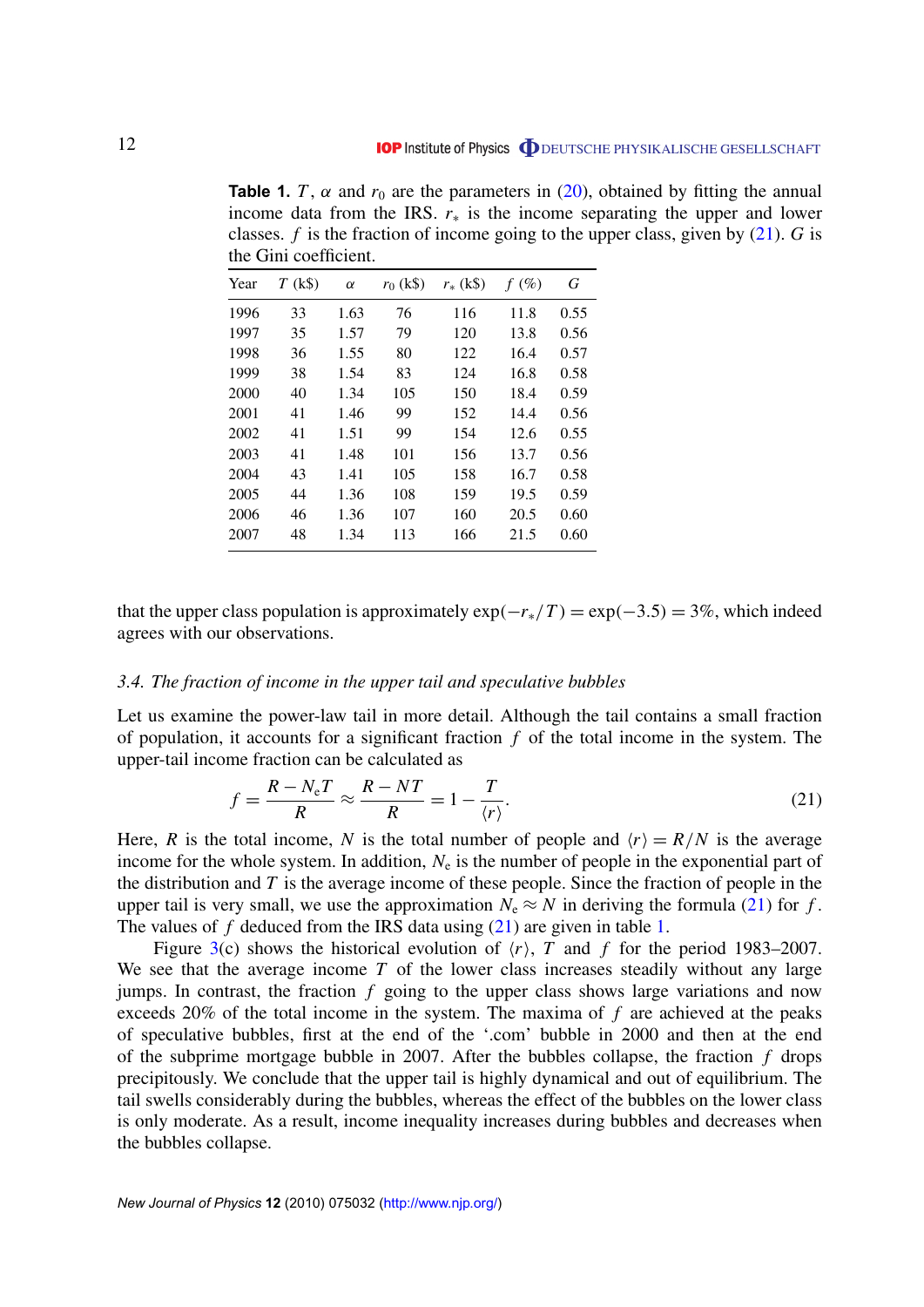

**Figure 2.** CDFs constructed from the IRS data (symbols) and their fits with the theoretical distribution (20), shown in the log–log scale versus the normalized annual income  $r/T$ . Plots for different years are shifted vertically for clarity.

In view of the argument about the conservation of money presented in section 2.1, what is the source of money for the enormous increase in the upper tail income during speculative bubbles? The stock market bubble in the late 1990s was actually predicted in the book [23] published in 1993. The prediction was based on the population data, showing that the demographic wave of aging baby boomers will be massively investing their retirement money in the stock market in the second half of the 1990s, which indeed happened. The stock prices rose when millions of boomers paid for the stocks of '.com' companies. When the demographic wave reached its peak around 2000 and the influx of money to the stock market started to saturate (at its highest level), the market crashed precipitously, and the population was left with worthless stocks. One can see an analogy with the cycle in figure 1. The net result of this bubble is the transfer of money from the lower to the upper class under the cover of 'retirement investment'.

As it is clear now, the second bubble in 2003–2007 was based on the enormous growth in debt due to proliferation of subprime mortgages. As discussed in [1, 3], debt can be considered as negative money, because debt liabilities are counted with a negative sign towards the net worth of an individual. The conservation law  $(2)$  is still valid, but money balances  $m_i$  can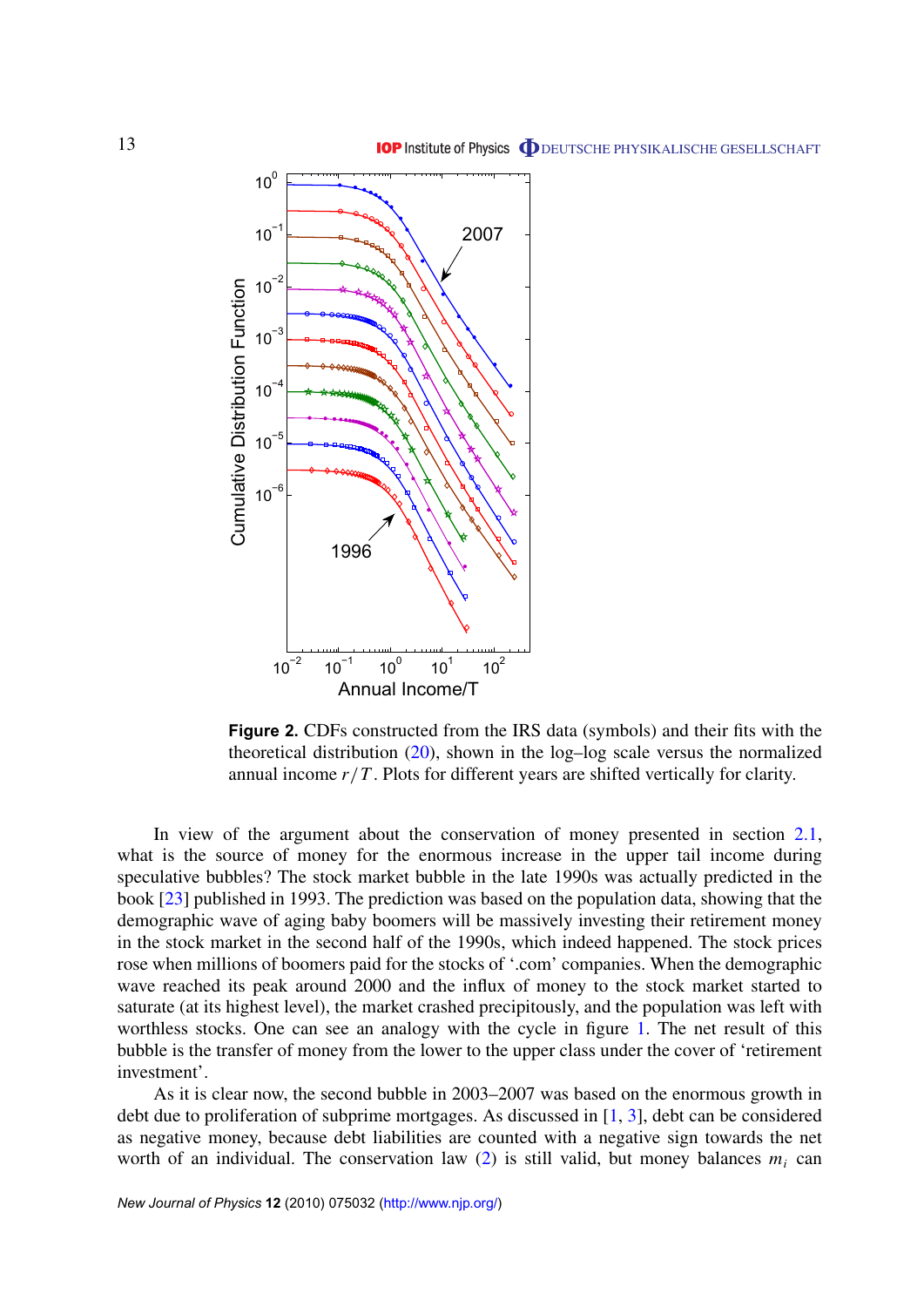

**Figure 3.** (a) The Gini coefficient *G* for the income distribution in the USA in 1983–2007 (connected line) and the theoretical formula  $G = (1 + f)/2$  (open circles). (b) The exponent  $\alpha$  of the power-law tail (19) for income distribution. (c) The average income  $\langle r \rangle$  in the whole system, the average income *T* in the lower class (the temperature of the exponential part), and the percentage of income *f* going to the upper tail.

take negative values. So, the first moment (the 'center of mass') of the money distribution  $\langle m \rangle = M/N$  remains constant. However, now some agents can become super-rich with very high positive money balances at the expense of other agents plunging deeply into debt with negative money balances. Thus, relaxing the boundary condition  $m \geq 0$  undermines the stability of the Boltzmann–Gibbs distribution (6). This is what happened during the subprime mortgages bubble. The money flowing to the upper tail was coming from the growth of the total debt in the system. Eventually, the bubble collapsed when the debt reached a critical level. Now the bailout effort by the government, effectively, represents the transfer of debt from economic agents to the government. The overall result is that the income growth of the upper class in 2003–2007 was coming from the bailout money that the government is printing now. As emphasized in sections 2.1 and 2.4, the government and central bank are the ultimate sources of new money because of the government monopoly on fiat money.

The discussion and the data presented in this section indicate that, by combining the demographic data with the principle of money conservation, it may be possible to predict, to some degree, the macroeconomic behavior of the economy. In fact, the book [23] predicted in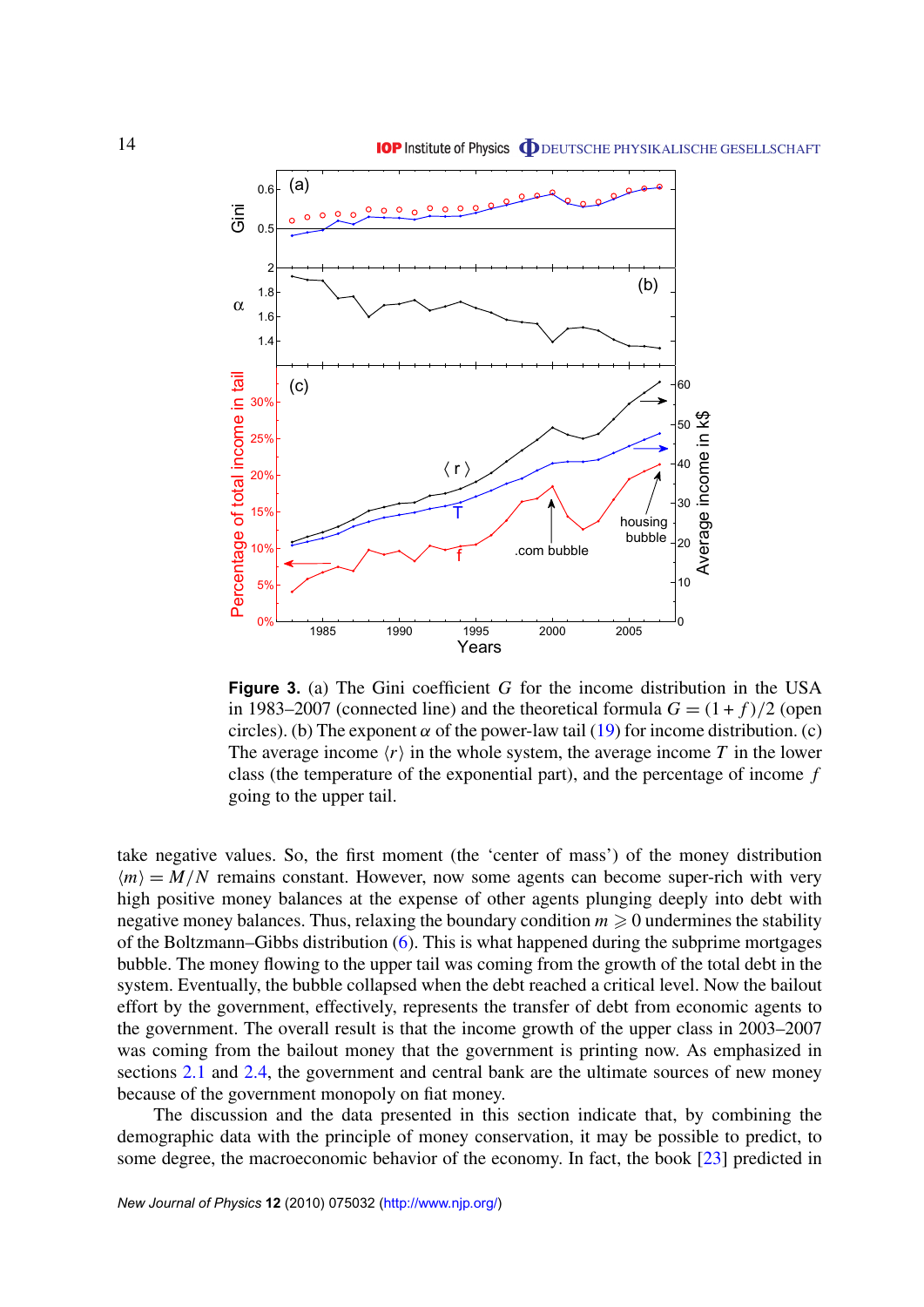1993 that 'the next great depression will be from 2008 to 2023' (page 16). This is a stunning prediction 15 years in advance of the actual event. For an update, see the follow-up book [24].

# *3.5. The power-law exponent of the upper tail*

Another parameter of the upper tail is the power-law exponent  $\alpha$  in (19). Table 1 and figure 3(b) show historical evolution of  $\alpha$  from 1983 to 2007. We observe that  $\alpha$  has decreased from about 2 to about 1.3. The decrease in  $\alpha$  means that the power-law tail is getting 'fatter', i.e. the inequality of income distribution increases. It looks like the system is approaching dangerously closely the critical value  $\alpha = 1$ , where the total income in the tail  $\int_{r_*}^{\infty} r P(r) dr$  would formally diverge [25]. On top of the gradual decrease,  $\alpha$  dived down and up sharply around 1987 and 2000. The divedowns of  $\alpha$  represent sharp increases in income inequality due to the bubbles, followed by crashes of the bubbles in 1987 and 2000 and subsequent contractions of the upper tail. Thus, the behavior of the tail exponent  $\alpha$  is qualitatively consistent with the behavior of the tail fraction  $f$ discussed in section 3.4. A similar behavior was found for Japan [20], where  $\alpha$  jumped sharply from 1.8 to 2.1 between 1991 and 1992 due to the crash of the Japanese market bubble.

During the times of bubbles, the sharp decrease in  $\alpha$  is clearly a dynamical process, which cannot be described adequately by stationary equations. On the other hand, during the time between bubbles, which economists may call 'recession' or 'depression', the market is quiet, and it may be possible to describe it using a stationary approach. Even during these times, the power-law tail does not disappear, but the exponent  $\alpha$  takes a relatively high value. From figure 3(b), it appears that the upper limit for  $\alpha$  is about 2. This limiting value is supported by other observations in the literature. Analysis of Japanese data [20] shows that  $\alpha$  changes in the range between 1.8 and 2.2. Drăgulescu and Yakovenko [14] found  $\alpha = 1.9$  for wealth distribution in the UK for 1996. Thus, we make a conjecture that  $\alpha = 2$  is a special value of the power-law exponent corresponding to a quiet, stationary market.

In order to understand what is special about  $\alpha = 2$ , let us examine the moments of the income change  $\Delta r$ . The first moment  $\langle \Delta r \rangle$  is always negative. This condition ensures that  $A > 0$  in (15), so that (16) has a stationary solution. The condition  $\langle \Delta r \rangle < 0$  indicates that, on average, everybody's income is decreasing due to the drift term, yet the whole income distribution remains stationary because of the diffusion term. In stochastic calculus, the first  $\langle \Delta r \rangle$  and the second  $\langle (\Delta r)^2 \rangle$  moments are of the same order in  $\Delta t$ , so they must be treated on an equal footing. Thus, instead of considering the changes in  $r$ , let us discuss how  $r<sup>2</sup>$  changes in time. Using (15), we find

$$
\langle \Delta(r^2) \rangle = \langle (r + \Delta r)^2 - r^2 \rangle = 2r \langle \Delta r \rangle + \langle (\Delta r)^2 \rangle = 2(-rA + B) \Delta t. \tag{22}
$$

For the additive stochastic process (18), we find from (22) that  $\langle \Delta(r^2) \rangle > 0$  for  $r < T$  and  $\langle \Delta(r^2) \rangle$  < 0 for  $r > T$ . These conditions indicate a stabilizing tendency of the income-squares to move in the direction of the average income *T* .

Now, let us apply  $(22)$  to the multiplicative process  $(19)$ . In this case, we find

$$
\langle \Delta(r^2) \rangle = 2(-a+b)r^2 \Delta t. \tag{23}
$$

For  $a = b$ , equation (23) gives  $\langle \Delta(r^2) \rangle = 0$  for all *r*. This condition can be taken as a criterion for the inherently stationary state of a power-law tail, because *r* <sup>2</sup> does not change (on average) for any *r* in a scale-free manner. From (19), we observe that the condition  $a = b$  corresponds to the value  $\alpha = 1 + a/b = 2$ , which is indeed the upper value of the power-law exponent observed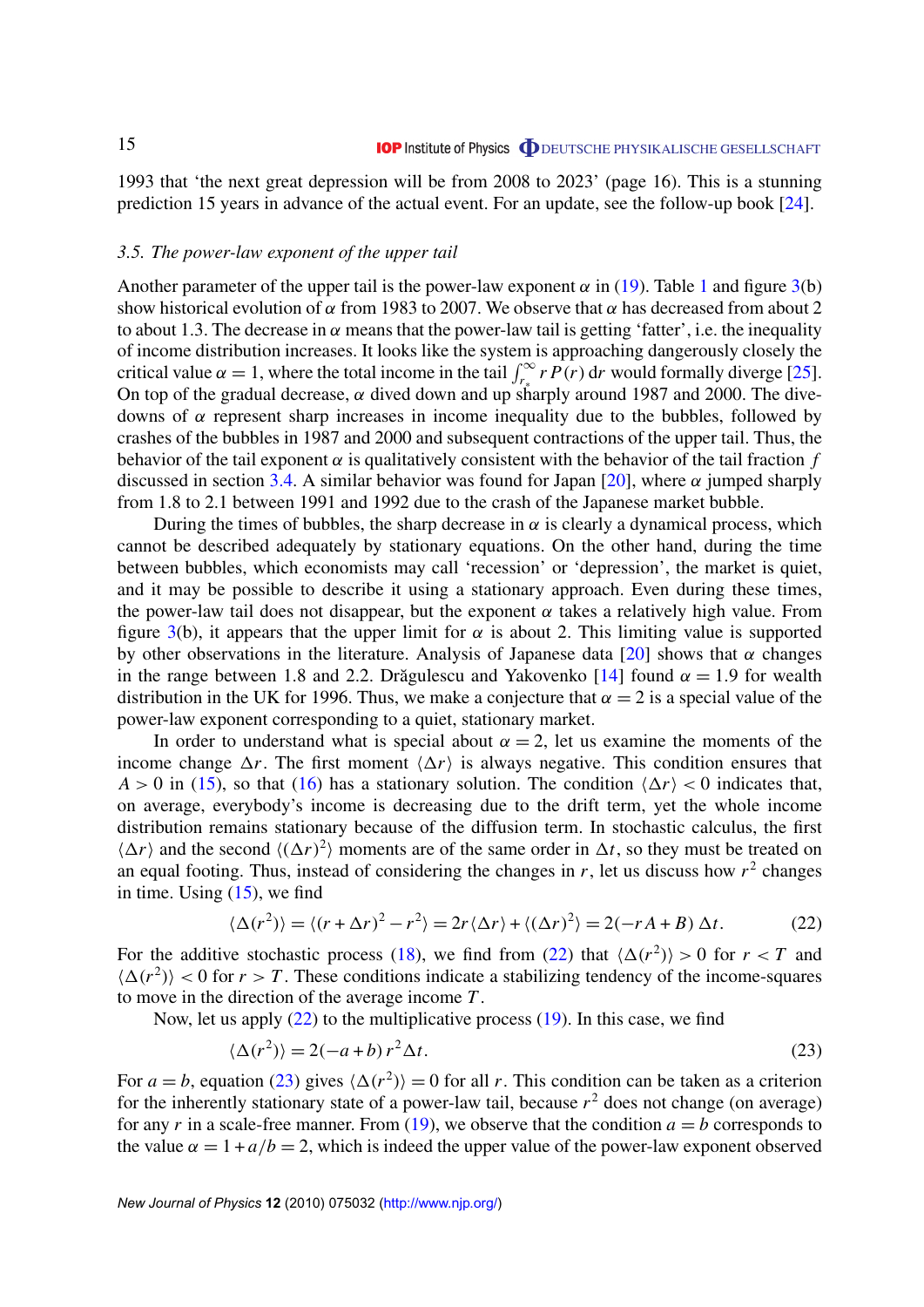for stationary, quiet markets:

$$
\langle \Delta(r^2) \rangle = 0 \quad \Leftrightarrow \quad a = b \quad \Leftrightarrow \quad \alpha = 2. \tag{24}
$$

On the other hand, for  $a < b$ , we find  $\langle \Delta(r^2) \rangle > 0$  and  $\alpha < 2$ . In this case, the income-square increases on average, which correlates with the upper tail expansion during the boom times. Note that the value  $\alpha = 2$  in (24) is different from the value  $\alpha = 1$  found for the models of random saving propensity and earthquakes in [5, 6, 26].

# *3.6. The Lorenz plot and Gini coefficient for income inequality*

The standard way of representing income distribution in the economic literature is the Lorenz plot [27]. It is defined parametrically in terms of the two coordinates  $x(r)$  and  $y(r)$  depending on a parameter *r*:

$$
x(r) = \int_0^r dr' P(r'), \quad y(r) = \frac{\int_0^r dr' r' P(r')}{\int_0^\infty dr' r' P(r')}.
$$
\n(25)

Here,  $x(r)$  is the fraction of the population with incomes below *r*, and  $y(r)$  is the total income of this population, as a fraction of the total income in the system. When *r* changes from 0 to  $\infty$ , the variables *x* and *y* change from 0 to 1, producing the Lorenz plot in the  $(x, y)$ -plane. The advantage of the Lorenz plot is that it emphasizes the data where most of the population is. In contrast, the log–linear and log–log plots, like figure 2, emphasize the upper tail, which corresponds to a small fraction of population, and where the data points are sparse. Another advantage of the Lorenz plot is that all available data are represented within a finite area in the  $(x, y)$  plane, whereas in other plots, the upper end of the data at  $r \to \infty$  is inevitably truncated.

For the exponential distribution  $P(r) = \exp(-r/T)/T$ , it was shown in [13] that the Lorenz curve is given by the formula  $y = x + (1 - x) \ln(1 - x)$ . Note that this formula is independent of *T*. However, when the fat upper tail is present, this formula is modified as follows [15, 17]:

$$
y = (1 - f)[x + (1 - x) \ln(1 - x)] + f\Theta(x - 1).
$$
 (26)

Here,  $\Theta(x - 1)$  is the step function equal to 0 for  $x < 1$  and 1 for  $x = 1$ . The jump at  $x = 1$  is due to the fact that the fraction of the population in the upper tail is very small, but their fraction *f* of the total income is substantial.

The data points in figure 4 show the Lorenz plots calculated from the IRS data for 1996 and 2007. The solid lines in figure 4 are the theoretical Lorenz curves (26) with the values of *f* obtained from (21). The theoretical curves agree well with the data. The distance between the diagonal line and the Lorenz curve characterizes income inequality. We observe in figure 4 that income inequality increased from 1995 to 2007, and this increase came exclusively from the growth of the upper tail, which pushed down the Lorenz curve for the exponential income distribution in the lower class.

The standard way of characterizing inequality in the economic literature [27] is the Gini coefficient  $0 \le G \le 1$ , defined as twice the area between the diagonal line and the Lorenz curve. It was shown that  $G = 1/2$  for the exponential distribution [13], and

$$
G = \frac{1+f}{2} \tag{27}
$$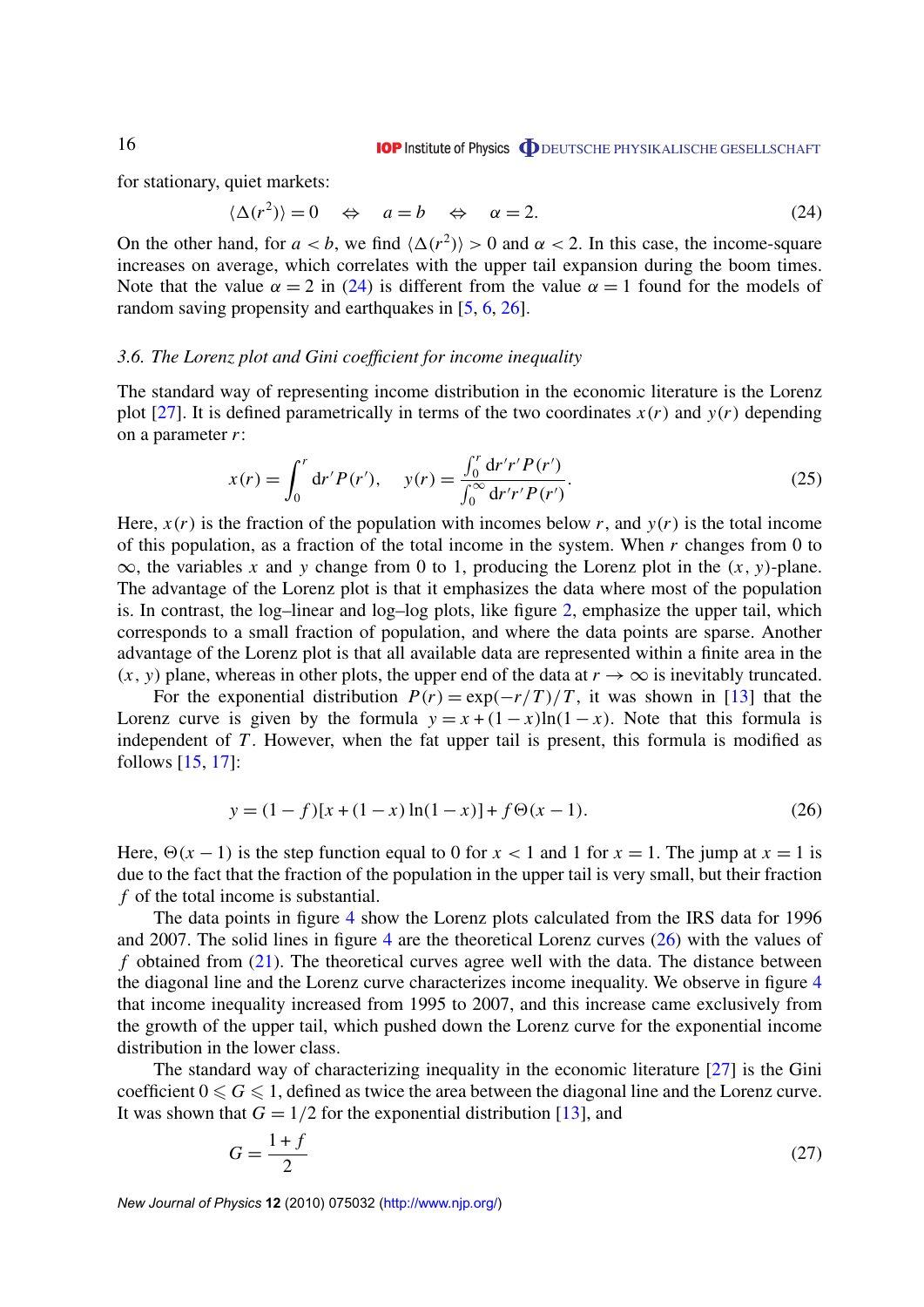

**Figure 4.** Lorenz plots for income distribution in 1996 and 2007. The data points are from the IRS, and the theoretical curves represent (26) with *f* from (21).

when taking into account the fraction *f* going to the upper class on top of the exponential distribution [17]. The values of *G* deduced from the IRS data are given in table 1 and shown in figure  $3(a)$  by the connected line, along with  $(27)$  shown by open circles. The increase in *G* indicates that income inequality has been rising since 1983. The agreement between the empirical values of *G* and the formula (27) in figure 3 demonstrates that the increase in income inequality from the late 1990s comes from the upper tail growth relative to the lower class.

# **4. Probability distribution of the global energy consumption**

# *4.1. Introduction*

In the preceding sections, we studied monetary aspects of the economy and discussed probability distributions of money and income. We found that significant inequality of money and income distributions can develop for statistical reasons. Now we would like to discuss physical aspects of the economy. Since the beginning of the industrial revolution several centuries ago, rapid technological development of society has been based on consumption of fossil fuel, such as coal, oil and gas, accumulated in the Earth for billions of years. The whole discipline of thermodynamics was developed in physics to deal with this exploitation. Now it is becoming exceedingly clear that these resources will be exhausted in the not-too-distant future. Moreover, consumption of fossil fuel releases  $CO<sub>2</sub>$  to the atmosphere and affects the global climate. These pressing global problems pose great technological and social challenges.

As shown below, energy consumption per capita by human population around the world shows significant variation. This heterogeneity is a challenge and a complication for reaching a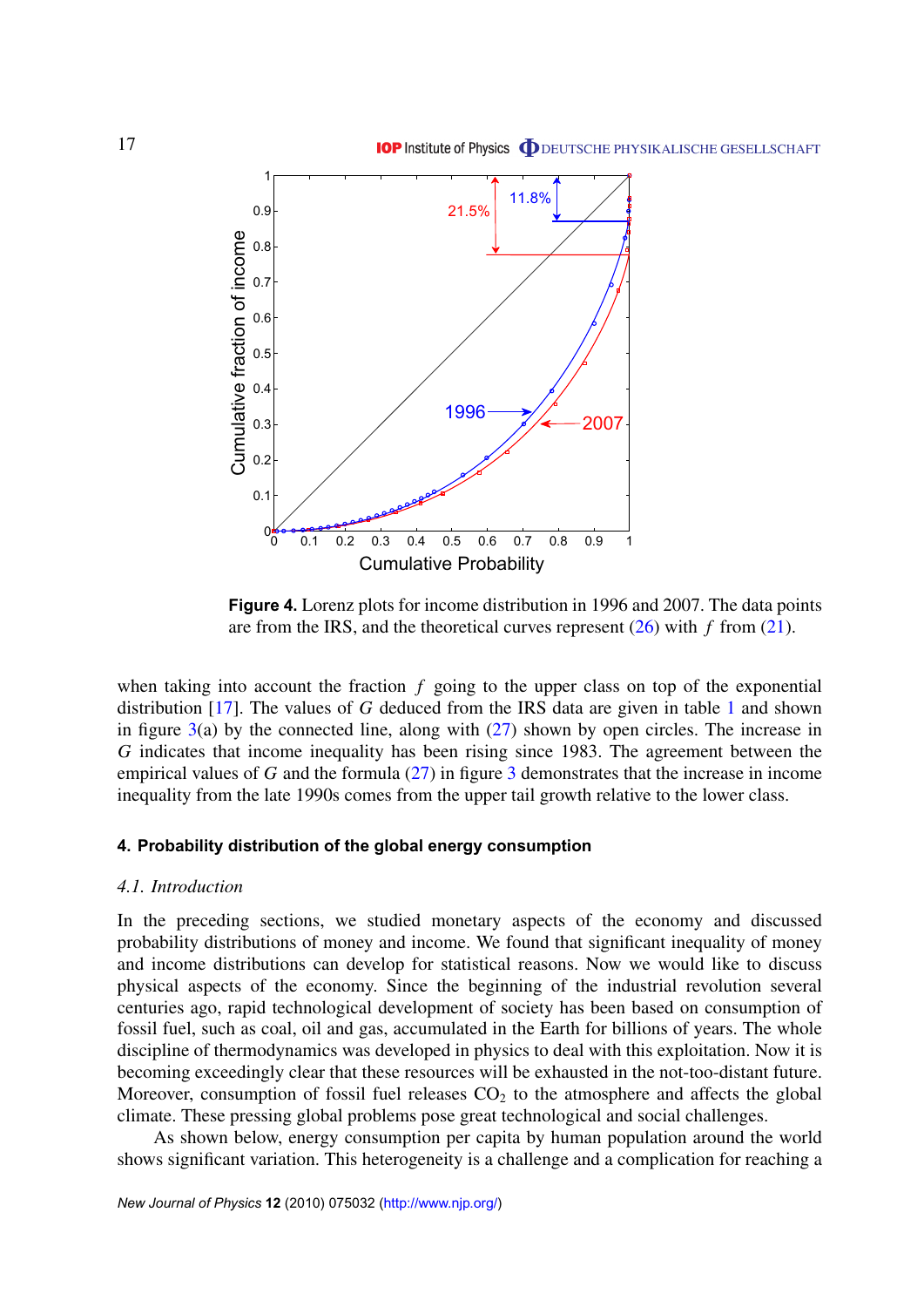global consensus on how to deal with the energy problems. Thus, it is important to understand and quantitatively characterize the global inequality of energy consumption. In this section, we present such a study using the approach developed in the preceding sections of the paper.

#### *4.2. Energy consumption distribution as division of a limited resource*

Let us consider an ensemble of economic agents and characterize each agent *i* by the energy consumption  $\varepsilon_i$  per unit time. Note that here  $\varepsilon_i$  denotes not energy but power, which is measured in kilowatts (kW). Similarly to section 2.1, we can discuss the probability distribution of energy consumption in the system and introduce the probability density  $P(\varepsilon)$ , such that  $P(\varepsilon)$  d $\varepsilon$ gives the probability of having energy consumption in the interval from  $\varepsilon$  to  $\varepsilon + d\varepsilon$ . Energy production, based on extraction of fossil fuel from the Earth, is physically limited. So, energy production per unit time is a limited resource, which is divided for consumption among the global population. As argued in section 2.1, it would be very improbable to divide this resource equally. More likely, this resource would be divided according to the entropy maximization principle. Following the same procedure as in section 2.1, with money *m* replaced by energy consumption  $\varepsilon$ , we arrive at the conclusion that the probability distribution of  $\varepsilon$  should follow the exponential law analogous to  $(6)$ :

$$
P(\varepsilon) \propto e^{-\varepsilon/T}, \quad T = \langle \varepsilon \rangle. \tag{28}
$$

Here, the 'temperature'  $T$  is the average energy consumption per capita<sup>9</sup>.

Now we would like to compare the theoretical conjecture (28) with the empirical data for energy consumption around the world. For this purpose, it is convenient to introduce the CDF:

$$
C(\varepsilon) = \int_{\varepsilon}^{\infty} P(\varepsilon') d\varepsilon'.
$$
 (29)

Operationally,  $C(\varepsilon)$  is the number of agents with energy consumption above  $\varepsilon$  divided by the total number of agents in the system. If  $P(\varepsilon)$  is an exponential function, then  $C(\varepsilon)$  is also exponential.

#### *4.3. Empirical data analysis*

We downloaded empirical data from the World Resources Institute (WRI) website [28]. The data on energy consumption are listed under the topic 'Energy and Resources'. We downloaded the variable 'Total energy consumption' [29], which contains the annual energy consumption for various countries for the years 1990, 2000 and 2005 (only these years are available). Population data are listed under the topic 'Population, Health and Human Well-being'. We downloaded the variable 'Total population, both sexes' [30], which contains the total population of various countries for the same years. From these two data files, we selected the countries for which both energy and population data are available. Our final data files have 132 countries for 1990 and 135 countries for 2000 and 2005. Then we divided the annual energy consumption in a given country by the population of this country to obtain the average energy consumption per capita  $\varepsilon$ . The values of  $\varepsilon$  are listed in table 2 for some countries. A spreadsheet with our complete dataset is available for download as the supplementary online material of this paper.

Then we proceeded to construct the cumulative probability distribution for  $\varepsilon$ . First, we sorted the countries into ascending order of their energy consumption per capita  $\varepsilon_n$ , so that  $n = 1$ 

<sup>&</sup>lt;sup>9</sup> To make it clear, this effective  $T$  is not the temperature as it is known in physics.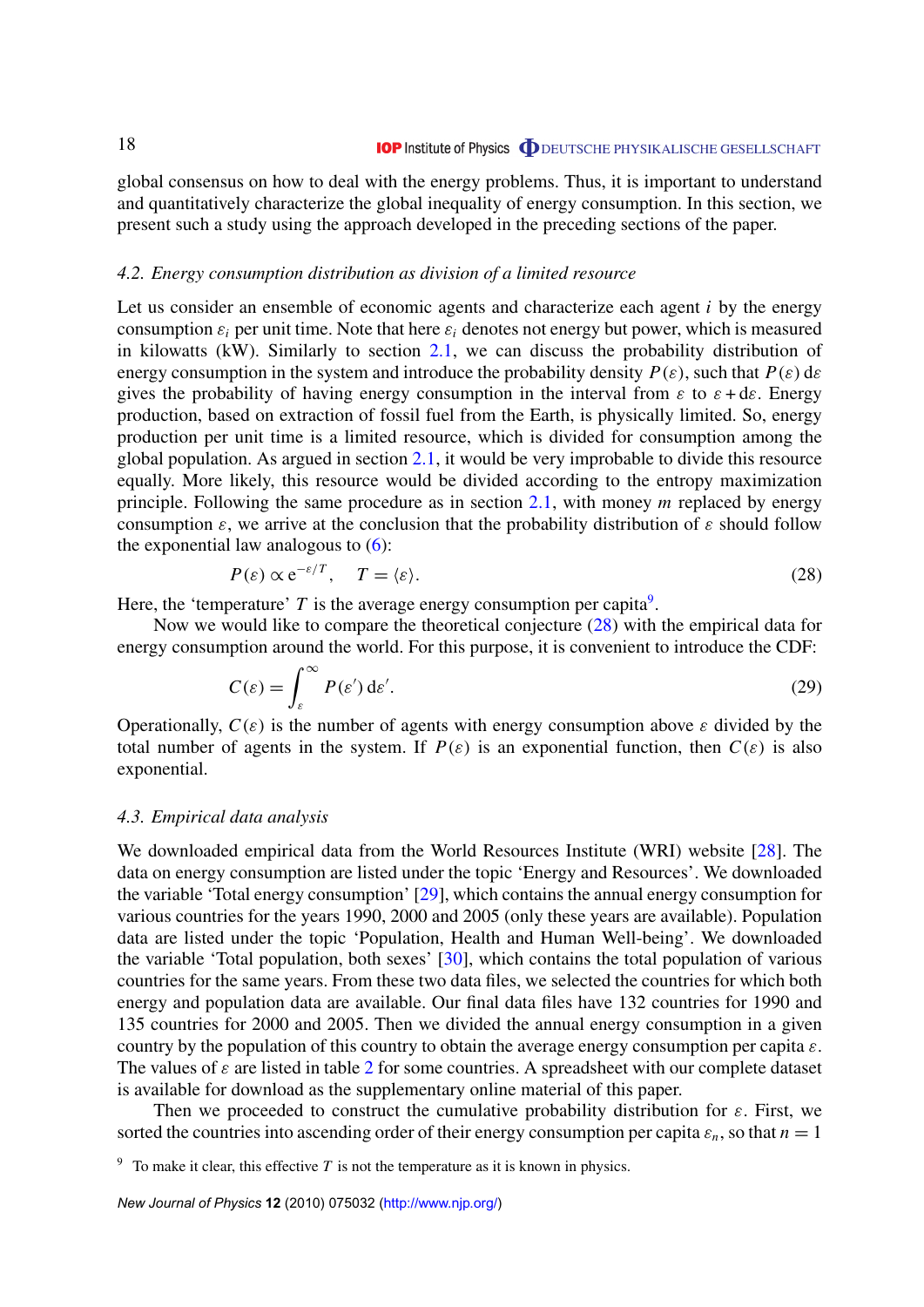| Country              | Label      | Energy use (kW) |      |      | GDP per capita (k\$) |      |      |
|----------------------|------------|-----------------|------|------|----------------------|------|------|
|                      |            | 1990            | 2000 | 2005 | 1990                 | 2000 | 2005 |
| Australia            | <b>AUS</b> | 6.9             | 7.7  | 7.9  | 18.9                 | 20.9 | 36.3 |
| Bahrain              | <b>BHR</b> | 13.0            | 12.8 | 14.9 | 8.6                  | 12.3 | 22.1 |
| Brazil               | <b>BRA</b> | 1.2             | 1.4  | 1.5  | 3.1                  | 3.7  | 4.7  |
| Canada               | CAN        | 10.0            | 10.9 | 11.3 | 21.0                 | 23.6 | 35.1 |
| China                | <b>CHN</b> | 1.0             | 1.2  | 1.7  | 0.3                  | 0.9  | 1.7  |
| Cuba                 | <b>CUB</b> | 2.1             | 1.4  | 1.2  |                      |      |      |
| France               | <b>FRA</b> | 5.3             | 5.8  | 6.0  | 21.9                 | 22.4 | 35.0 |
| Germany              | <b>DEU</b> | 6.0             | 5.6  | 5.6  | 21.6                 | 23.1 | 33.7 |
| Iceland              | <b>ISL</b> | 11.3            | 15.3 | 16.3 | 24.5                 | 30.9 | 54.8 |
| India                | <b>IND</b> | 0.5             | 0.6  | 0.6  | 0.4                  | 0.4  | 0.7  |
| Iran                 | <b>IRN</b> | 1.6             | 2.4  | 3.1  | 2.0                  | 1.5  | 2.8  |
| Israel               | <b>ISR</b> | 3.6             | 4.2  | 3.9  | 11.6                 | 19.9 | 19.4 |
| Japan                | <b>JPN</b> | 4.8             | 5.5  | 5.5  | 24.4                 | 36.7 | 35.6 |
| Kenya                | <b>KEN</b> | 0.7             | 0.6  | 0.7  | 0.4                  | 0.4  | 0.5  |
| Kuwait               | <b>KWT</b> | 5.3             | 12.2 | 13.9 | 8.6                  | 16.9 | 29.9 |
| Mexico               | <b>MEX</b> | 2.0             | 2.0  | 2.3  | 3.1                  | 5.8  | 7.4  |
| Netherlands Antilles | <b>ANT</b> | 10.4            | 10.2 | 11.9 |                      |      |      |
| Russia               | <b>RUS</b> | 7.9             | 5.6  | 6.0  | 3.5                  | 1.8  | 5.3  |
| <b>Arab Emirates</b> | <b>ARE</b> | 16.1            | 14.7 | 15.2 | 18.0                 | 21.7 | 31.6 |
| The United Kingdom   | <b>GBR</b> | 4.9             | 5.3  | 5.2  | 17.3                 | 24.5 | 37.0 |
| The United States    | <b>USA</b> | 10.0            | 10.8 | 10.4 | 22.5                 | 34.3 | 41.3 |
| Qatar                | QAT        | 18.1            | 25.6 | 26.5 | 15.8                 | 28.8 | 53.3 |
| World average        |            | 2.2             | 2.2  | 2.3  | 4.2                  | 5.2  | 7.0  |

**Table 2.** Energy consumption per capita for the countries labeled in figures 5–7. The units are converted from kilotons of oil equivalent per year to  $kW$  (1 ton =  $41.85 \times 10^9$  J). The last three columns show GDP per capita taken from [34].

corresponds to the country with the lowest consumption and  $n = L$  to the maximal consumption, where *L* is the total number of countries. We denoted the population of a country *n* as  $N_n$ . Then, the cumulative probability for a given  $\varepsilon_n$  is

$$
C_{e}(\varepsilon_{n}) = \frac{\sum_{k=n}^{L} N_{k}}{\sum_{k=1}^{L} N_{k}}.
$$
\n(30)

Effectively, this construction assigns the same energy consumption  $\varepsilon_n$  to all  $N_n$  residents of the country *n*. Of course, this is a very crude approximation, but it is the best we can do in the absence of more detailed data. The empirically constructed function  $C_e(\varepsilon_n)$  is shown in figure 5 by different colors for the years 1990, 2000 and 2005. Table 2 and figure 5 illustrate the great variation and inequality of energy consumption per capita around the world. Let us focus on the data for 2005. In the USA,  $\varepsilon$  is about 5 times greater than the global average; in China,  $\varepsilon$  is close to the global average; and in India,  $\varepsilon$  is about 1/4 of the global average.

By construction,  $C_e(\varepsilon_n)$  exhibits discontinuities at each  $\varepsilon_n$  because of the approximation used in our procedure. Given the relatively small number of data points  $(L = 135)$  and discontinuities of the plot, it is not practical to do a quantitative fit of the data. Nevertheless,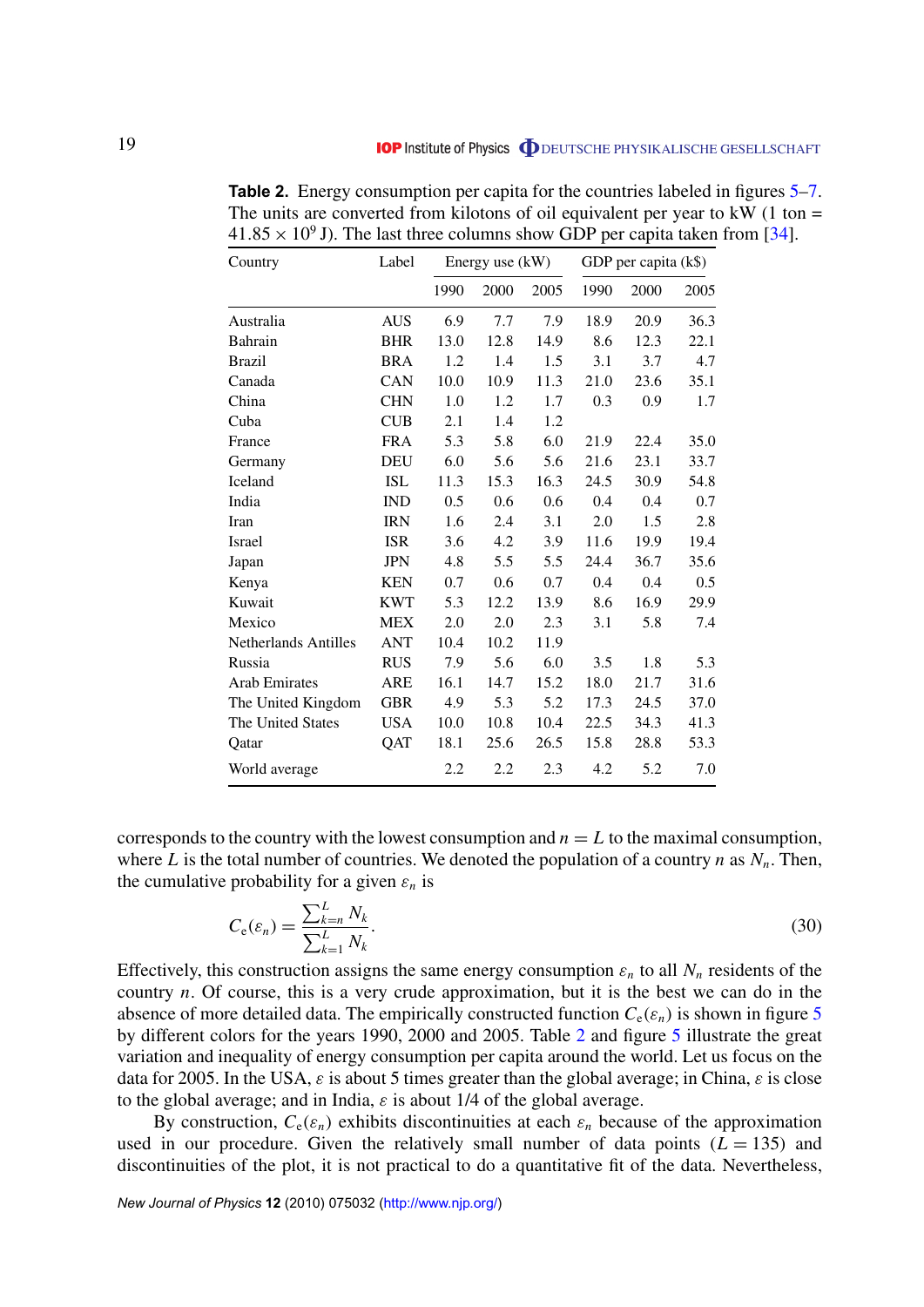

**Figure 5.** CDFs of energy consumption per capita around the world for 1990, 2000 and 2005. The solid curve is the exponential function.

the empirically constructed function  $C_e(\varepsilon)$  can be compared with the theoretical function  $C_t(\varepsilon) = \exp(-\varepsilon/T)$ , which is shown by the solid line in figure 5. Here, the temperature  $T = 2.2$  kW is the average global energy consumption per capita, obtained by dividing the total energy consumption of all countries by their total population. This value is indicated by the arrow in figure 5. (For comparison, the physiological energy consumption at rest by a female of weight 53 kg is 63 W [31].) The exponential function does not fit the data perfectly, but it captures the main features reasonably well, given the crudeness of the data. The agreement is remarkable, given that the solid line is not a fit, but a plot of a function with one parameter *T* fixed by the global average.

In order to make an additional visual comparison between the theory and the data, the functions  $C_e(\varepsilon_n)$  and  $C_t(\varepsilon)$  are plotted in figure 6 in the log-linear scale and in figure 7 in log–log scale. In figure 6, we see that the empirical data points oscillate around the theoretical exponential function shown by the straight line. The data jumps for high  $\varepsilon$  are unnaturally magnified in the logarithmic scale. Figure 7 demonstrates that the empirical data points do not fall on a straight line in the log–log scale, so the energy consumption per capita is not described by a power law. Indeed, energy production and consumption are physically limited and have the characteristic average scale *T* , so a scale-free power-law distribution would not be expected here.

We have also constructed the plots for  $CO<sub>2</sub>$  emission per capita using the data from WRI [28]. They look essentially the same as the plots for energy consumption per capita, in agreement with the findings by other authors [32], because most of the energy in the world is currently generated from fossil fuel.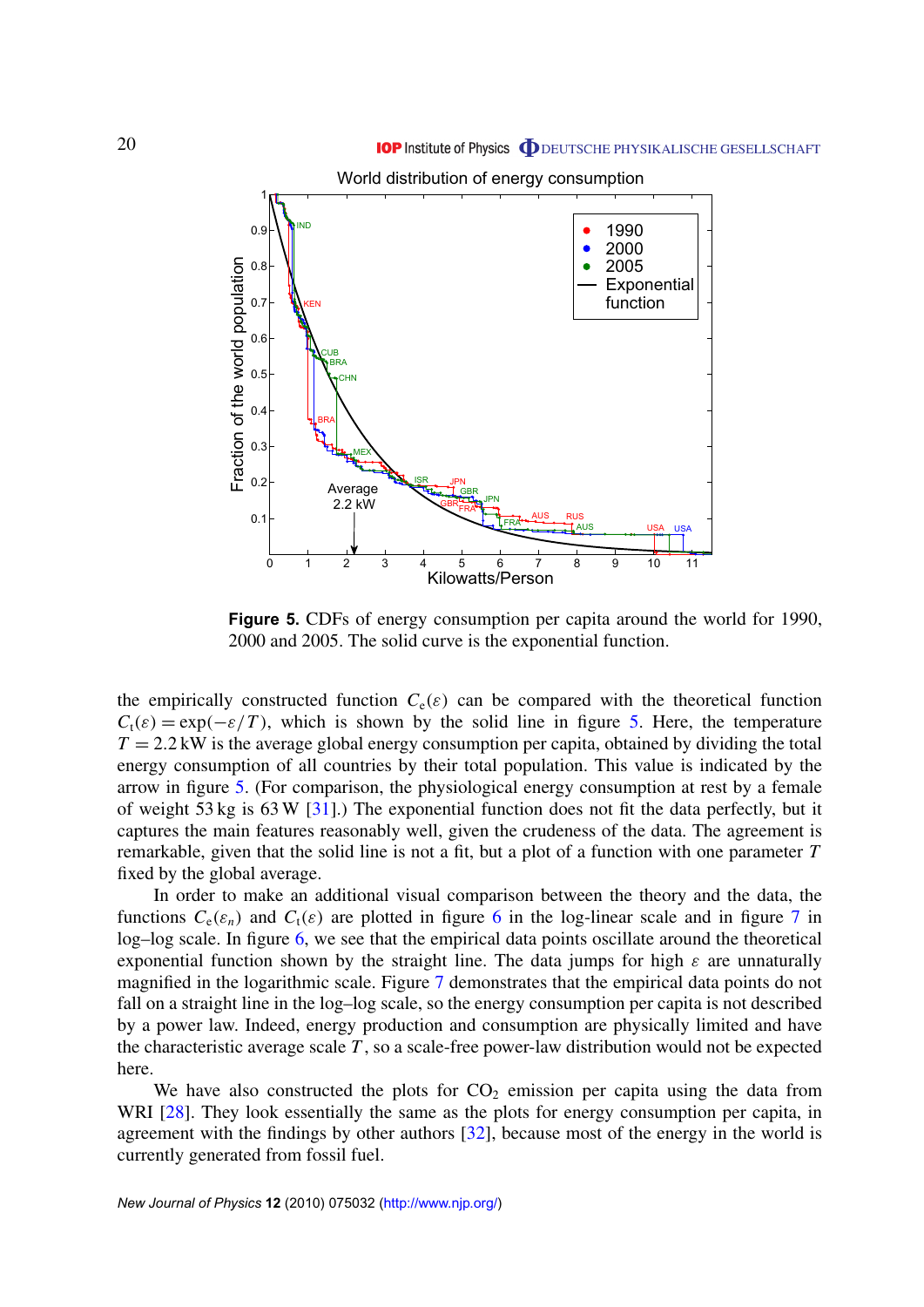

**Figure 6.** The same data as in figure 5, but plotted in the log-linear scale.



**Figure 7.** The same data as in figure 5, but plotted in the log–log scale.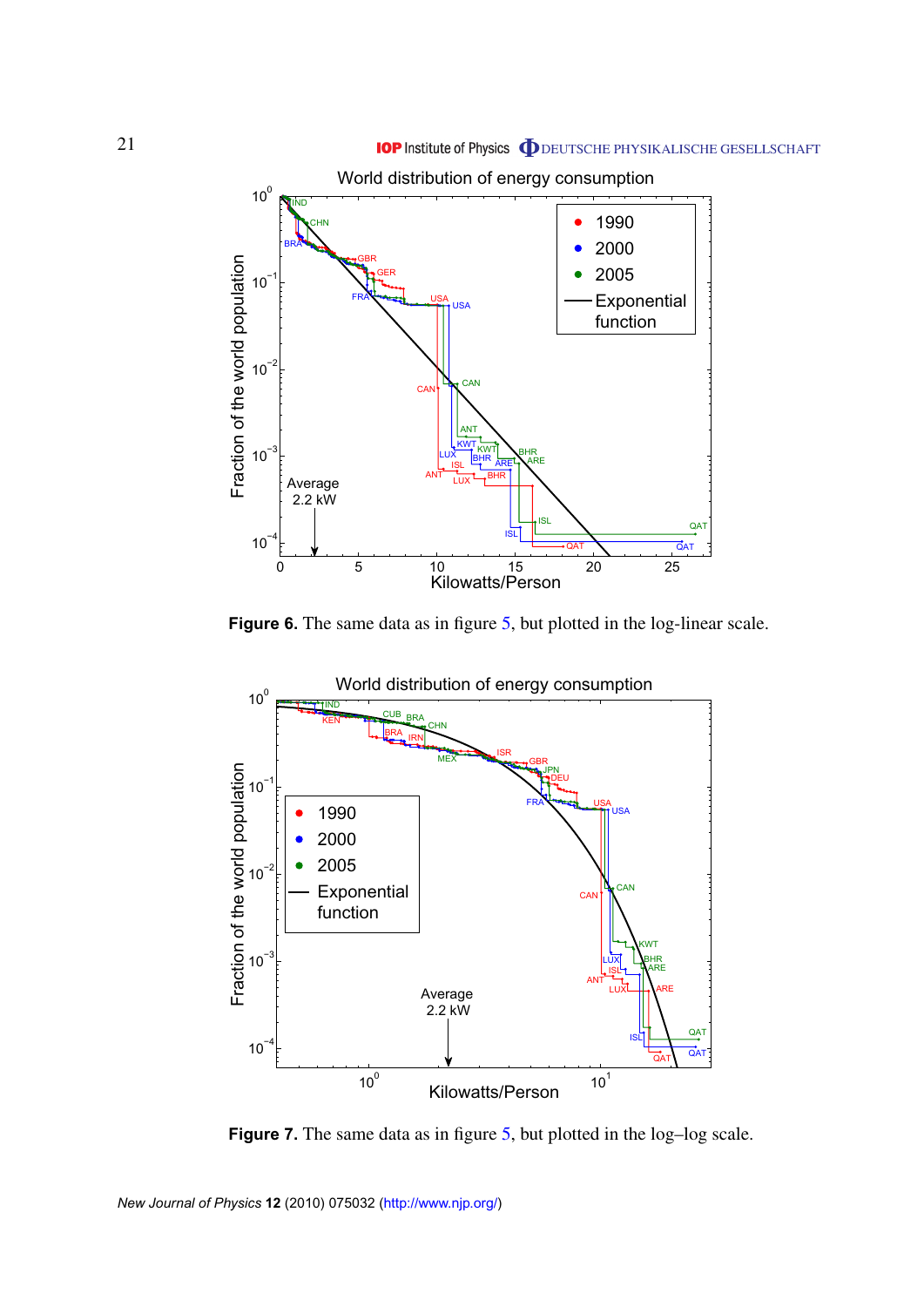Inequality in the global energy consumption



**Figure 8.** Lorenz plots of energy consumption per capita around the world in 1990, 2000 and 2005, compared with the Lorenz curve for the exponential distribution.

# *4.4. The effect of globalization on the inequality of energy consumption*

Figures 5–7 give different visual representations of  $C(\varepsilon)$  but have certain shortcomings. Figure 5 emphasizes the low end of the data, whereas figures 6 and 7 emphasize the high end. All figures suffer from discontinuities.

A smoother visualization can be achieved in the Lorenz plot for energy consumption per capita. As in (25), the empirical Lorenz curve is constructed parametrically:

$$
x(\varepsilon_n) = \frac{\sum_{k=1}^n N_k}{\sum_{k=1}^L N_k}, \quad y(\varepsilon_n) = \frac{\sum_{k=1}^n \varepsilon_k N_k}{\sum_{k=1}^L \varepsilon_k N_k}.
$$
 (31)

The horizontal coordinate  $x(\varepsilon_n)$  gives the fraction of global population with energy consumption per capita below  $\varepsilon$ , and  $y(\varepsilon_n)$  gives the total energy consumption of this population as a fraction of the global consumption. When *n* runs from 1 to *L*, we obtain a set of points in the (*x*, *y*)-plane representing the Lorenz plot.

The empirically constructed Lorenz plots for 1990, 2000 and 2005 are shown in figure 8 using different colors. By construction, the Lorenz plots are continuous without jumps, although the slope (the derivative) of the  $y(x)$  curve is discontinuous. Another advantage of the Lorenz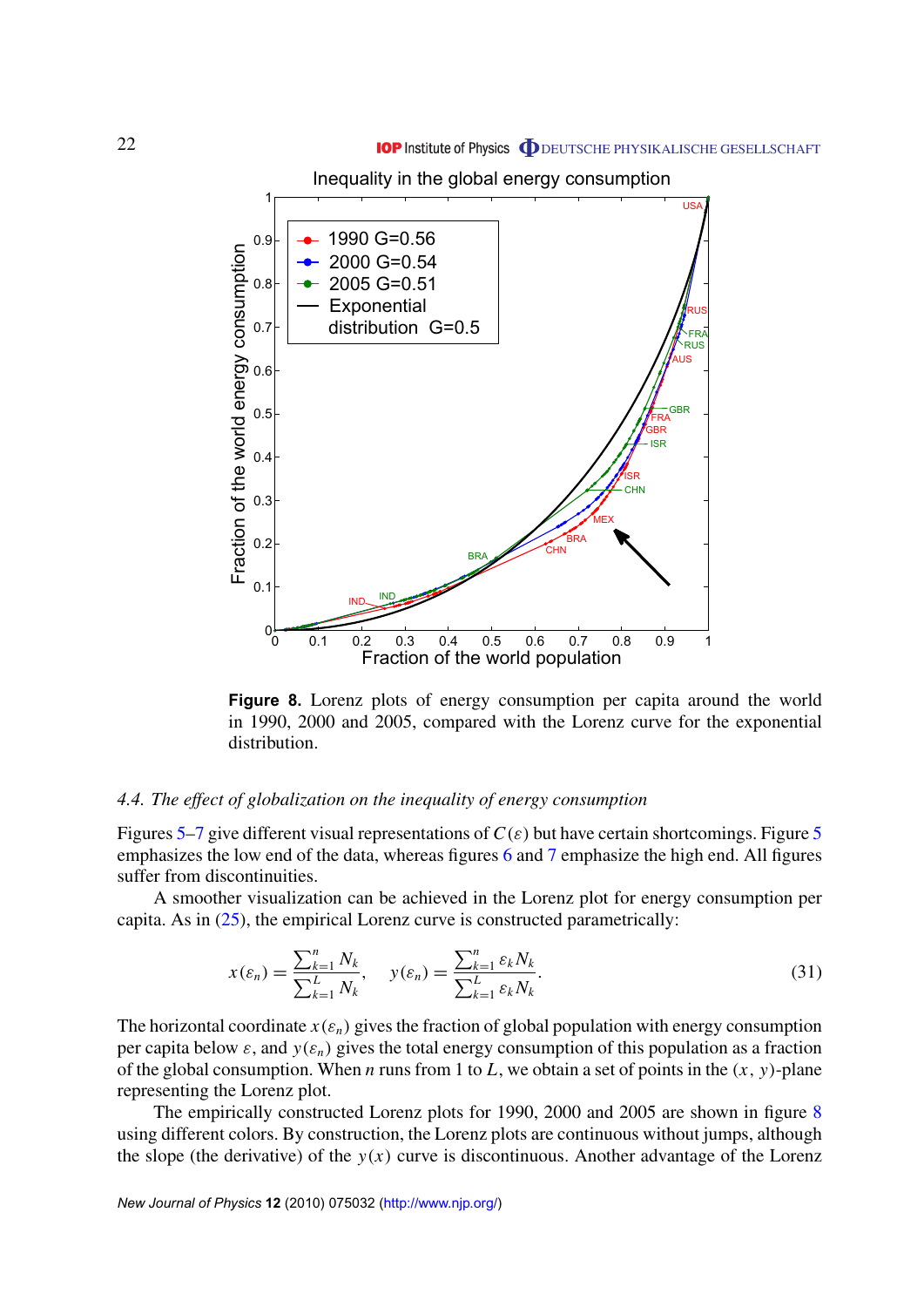plot is that it emphasizes the data where most of the population is, i.e. the range from the bottom 5% to the top 95% of the population sorted according to their energy consumption per capita.

The black solid line shows the theoretical Lorenz curve  $y = x + (1 - x) \ln(1 - x)$  for the exponential distribution. We observe that, in the first approximation, the theoretical curve captures the data reasonably well, especially given that the curve has no fitting parameters at all. Upon closer examination, we notice a systematic historical evolution of the empirical curves. From 1990 to 2005, the data points moved closer to the diagonal, which indicates that global inequality of energy consumption decreased. This is confirmed by the decrease in the calculated Gini coefficient *G*, which is listed in figure 8.

On the Lorenz plot for 1990, we notice a kink or a knee indicated by the arrow, where the slope of the curve changes appreciably. This point represents the boundary between developed and developing countries. Indeed, below this point we find Mexico, Brazil, China and India, whereas above this point we find Britain, France, Australia, Russia and the USA. The conclusion is that the difference between developed and developing countries lies in the degree of energy consumption and utilization. This criterion provides a physical measure for such a distinction, as opposed to more ephemeral monetary measures, such as dollar income per capita.

Comparing the Lorenz plots for 2000 and 2005 with the plot for 1990, we observe that the kink in the plots is progressively smoothed out. It means that the gap in energy consumption per capita between developed and developing countries is shrinking. We attribute this result to rapid globalization of the world economy in the last 20 years. Nevertheless, the distribution of energy consumption per capita around the world still remains highly unequal. We observe in figure 8 that the Lorenz plot has moved closer to the solid curve representing the exponential distribution. Based on the general arguments about partitioning of a limited resource, we expect that the result of a well-mixed globalized world economy would not be an equal energy consumption, but the exponential distribution. Thus, it is not likely that the energy consumption inequality will be eliminated in the foreseeable future.

It is generally known that energy consumption per capita and GDP per capita are positively correlated, and energy consumption is the physical basis for economic prosperity [32]. Brown *et al* [33] found a power-law relation  $\varepsilon \propto (GDP \text{ per capita})^{0.76}$  between these two variables by analyzing the data for different countries around the world (see figure 3A in [33]). The last three columns in table 2 show the data for GDP per capita [34]. Although this variable is generally correlated with the energy consumption per capita, the monetary and physical measures are not always well aligned. The movement of sustainable economics [35] criticized GDP as a useful measure of economic prosperity.

# **5. Conclusions**

In this paper, we study probability distributions of money, income and energy consumption per capita for ensembles of economic agents. Following the principle of entropy maximization for the partitioning of a limited resource among many agents, we find exponential distributions for the investigated variables. Using an analogy with thermodynamics, we discuss trade deficit and immigration between two countries with different money temperatures. Considering a cycle similar to a thermal engine, we discuss how a monetary profit can be extracted in the presence of non-equilibrium due to a temperature difference.

Then we study a Fokker–Planck equation for income diffusion with additive and multiplicative components. The resulting probability distribution of income interpolates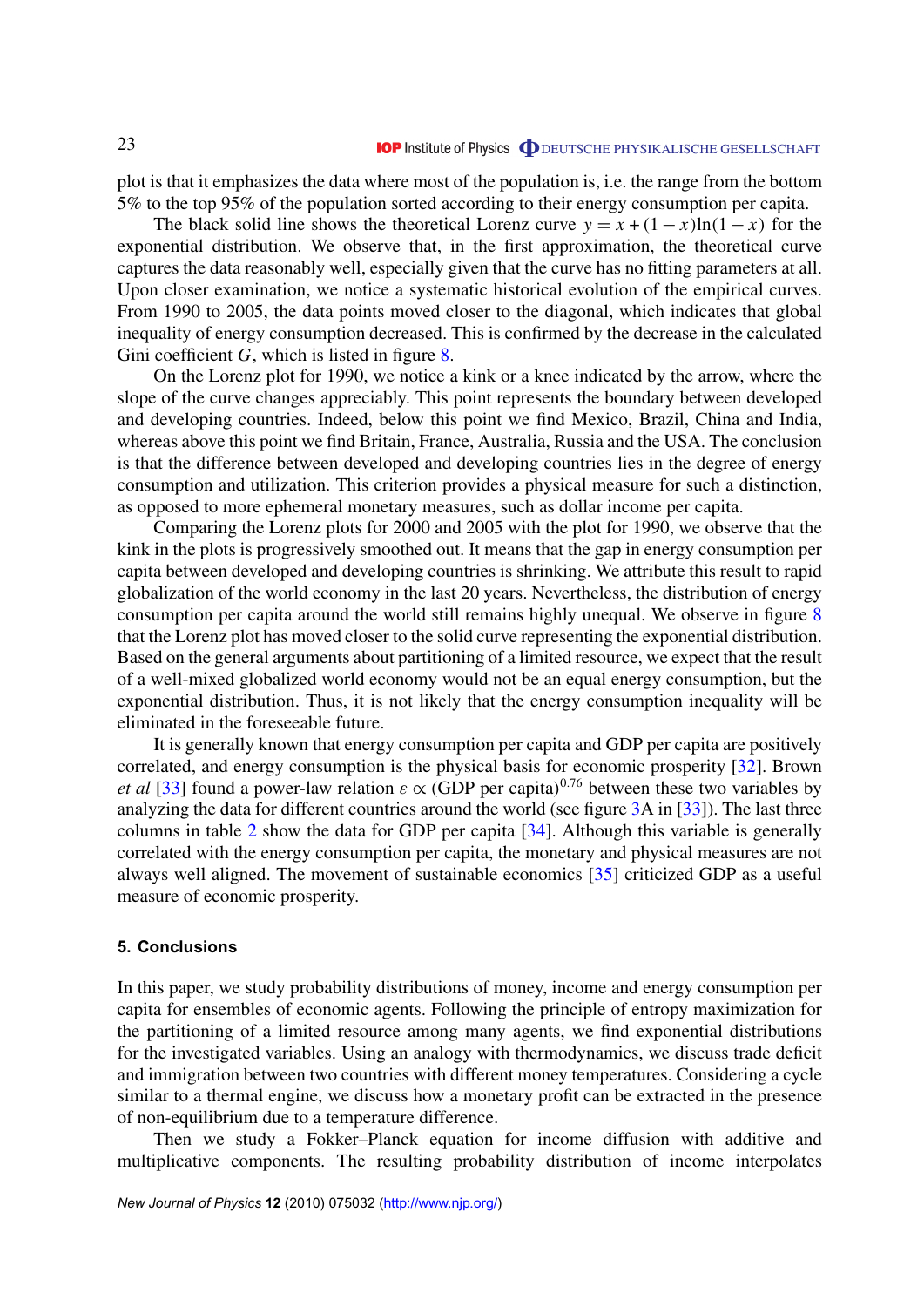between the exponential function (Boltzmann–Gibbs) at the low end and the power law (Pareto) at the high end. This function agrees well with the empirical income distribution data in the USA obtained from the IRS. While the exponential distribution in the lower class remains stable in time, the income fraction *f* going to the upper tail expands dramatically during speculative bubbles and shrinks when the bubbles burst. Overall, income inequality in the USA has increased significantly from 1983 to 2007, so that now *f* exceeds 20% of the total income in the system. We also discuss reasons why the Pareto exponent tends to have the value about  $\alpha = 2$  in the steady state in the absence of bubbles.

Finally, we analyze the probability distribution of energy consumption per capita around the world using the data from the WRI. We find that the distribution is reasonably described by the exponential function with the average global consumption as the effective temperature. A closer examination finds a gap in energy consumption between developed and developing countries, which tends to shrink as time progresses. We attribute this effect to globalization of the world economy. The inequality of energy consumption decreased from 1990 to 2005, while the corresponding Lorenz plot moved closer to the exponential distribution.

In conclusion, we observe that statistical problems of different nature have a common mathematical description and exhibit similar and universal patterns of inequality. Thus, the statistical approach gives an insight into the persistent and ubiquitous nature of inequality in the world around us. The approach presented here can also be applied to other statistical problems.

#### **Acknowledgments**

We are grateful to Doyne Farmer for hospitality at the Santa Fe Institute, where a part of this work was performed, and to the participants of the working group 'Universal Diversity Patterns Across the Sciences' at the Santa Fe Institute in February 2009. VMY thanks Ted Jacobson for a stimulating discussion.

#### **References**

- [1] Yakovenko V M and Rosser J B 2009 Colloquium: statistical mechanics of money, wealth, and income *Rev. Mod. Phys.* **81** [1703](http://dx.doi.org/10.1103/RevModPhys.81.1703)
- [2] Wannier G H 1987 *Statistical Physics* (New York: Dover)
- [3] Drăgulescu A A and Yakovenko V M 2000 Statistical mechanics of money *Eur. Phys. J.* B 17[723](http://dx.doi.org/10.1007/s100510070114)
- [4] Mimkes J 2000 Society as a many-particle system *J. Therm. Anal. Calorimetry* **60** [1055](http://dx.doi.org/10.1023/A:1010192615862) Mimkes J and Willis G 2005 Lagrange principle of wealth distribution *Econophysics of Wealth Distributions*
- ed A Chatterjee, S Yarlagadda and B K Chakrabarti (Milan: Springer) pp 61–9 [5] Sinha S and Chakrabarti B K 2009 Towards a physics of economics *Physics News* (*Bulletin of Indian Physics*
- *Association*) vol 39 no. 2 (April) pp [33–46](http://www.imsc.res.in/~sitabhra/publication.html)
- [6] Chatterjee A, Sinha S and Chakrabarti B K 2007 Economic inequality: is it natural? *Curr. Sci.* **92** [1383](http://www.ias.ac.in/currsci/may252007/contents.htm)
- [7] Schroeder D V 2000 *An Introduction to Thermal Physics* (New York: Addison-Wesley Longman) p 89 Yoshioka D 2007 *Statistical Physics: An Introduction* (Berlin: Springer) p 25 Saha M and Srivastava B N 1931 *A Treatise on Heat* (Allahabad: Indian Press) p 105
- [8] Mirowski P 1989 *More Heat than Light: Economics as Social Physics, Physics as Nature's Economics* (Cambridge: Cambridge University Press)
- [9] Mimkes J and Aruka Y 2005 Carnot process of wealth distribution *Econophysics of Wealth Distributions* ed A Chatterjee, S Yarlagadda and B K Chakrabarti (Milan: Springer) pp 70–8